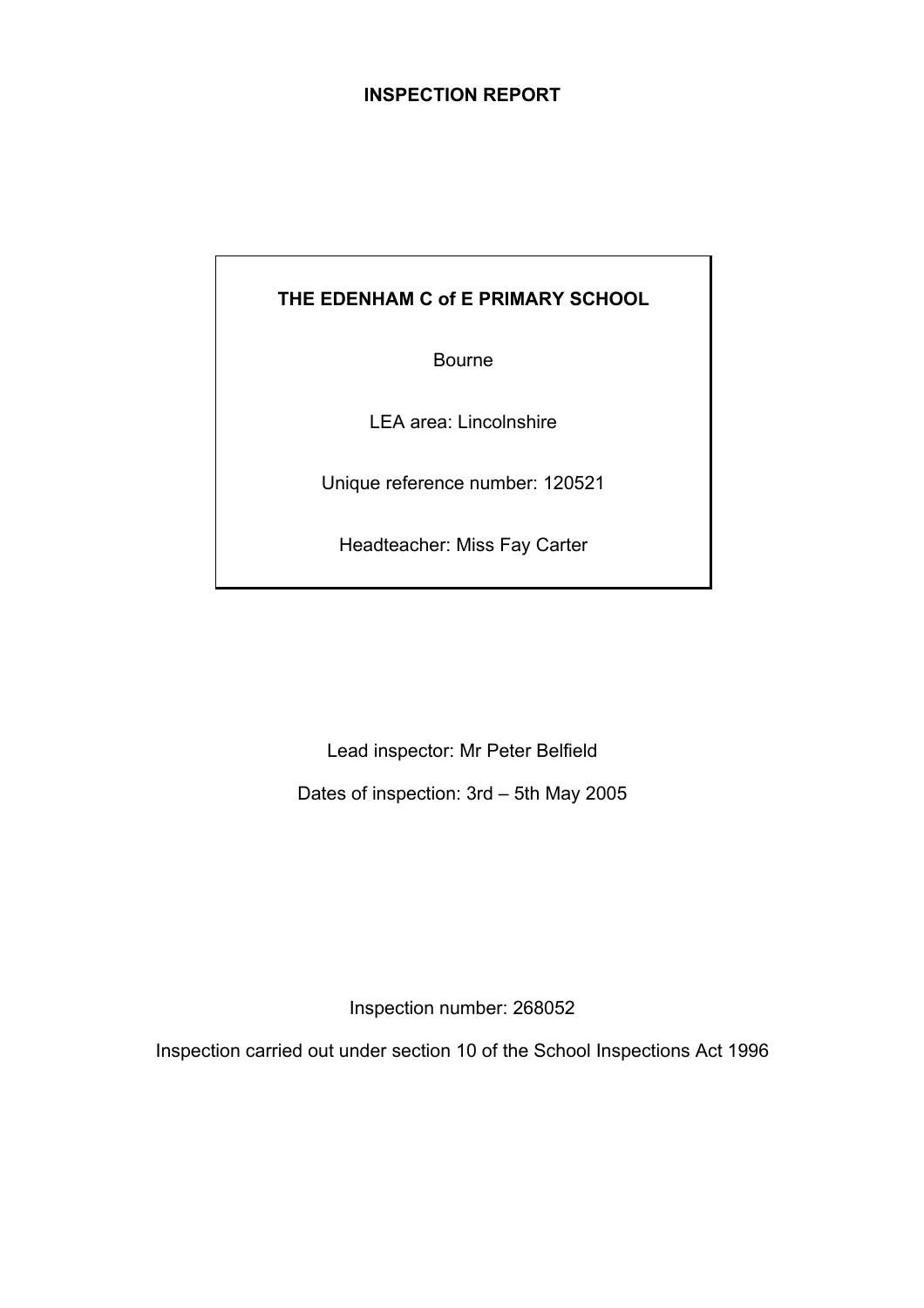# © Crown copyright 2005

This report may be reproduced in whole or in part for non-commercial educational purposes, provided that all extracts quoted are reproduced verbatim without adaptation and on condition that the source and date thereof are stated.

Further copies of this report are obtainable from the school. Under the School Inspections Act 1996, the school must provide a copy of this report and/or its summary free of charge to certain categories of people. A charge not exceeding the full cost of reproduction may be made for any other copies supplied.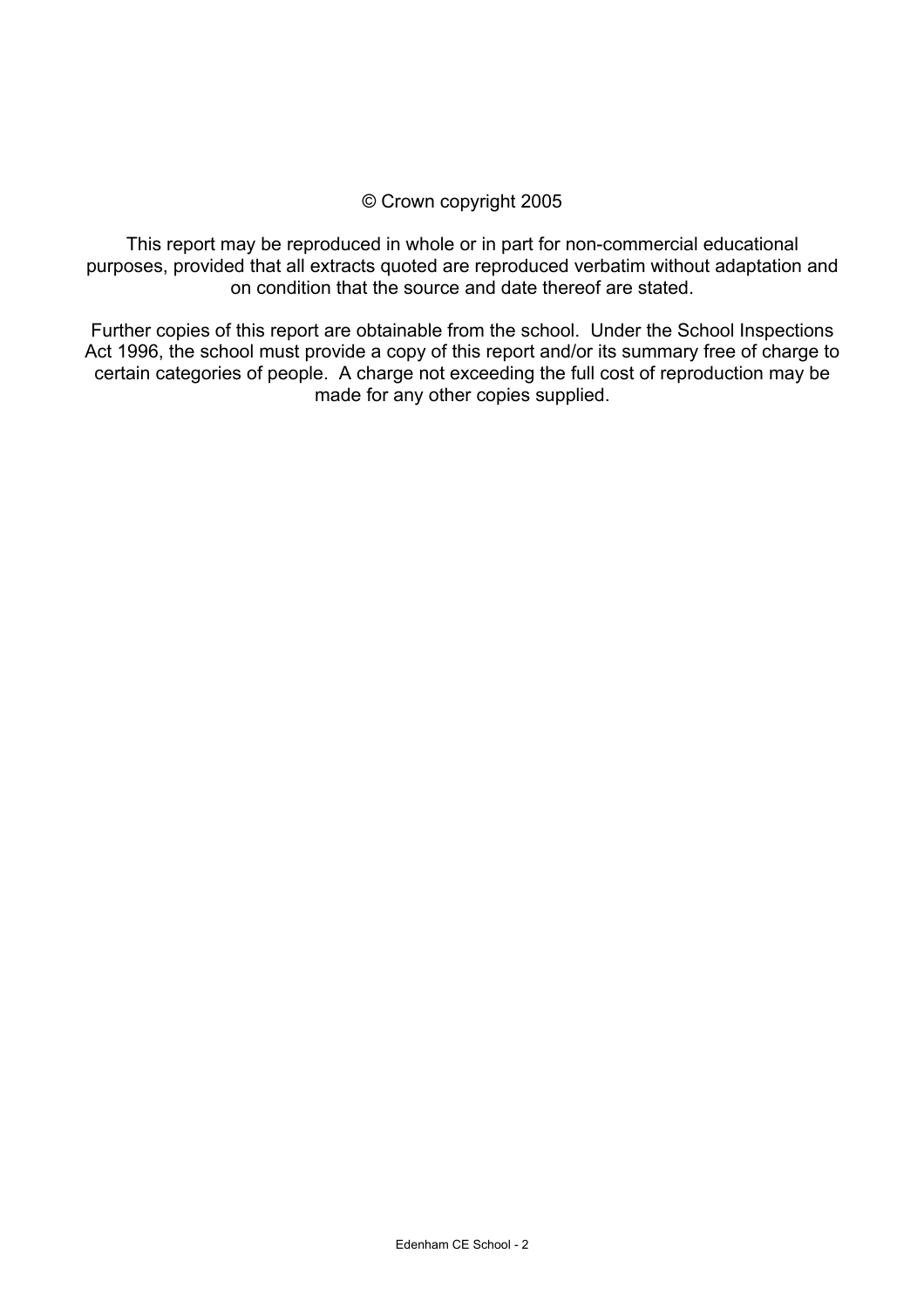# **INFORMATION ABOUT THE SCHOOL**

| Type of school:                         | Primary                                          |  |
|-----------------------------------------|--------------------------------------------------|--|
| School category:                        | <b>Voluntary Controlled</b>                      |  |
| Age range of pupils:                    | $4 - 11$                                         |  |
| Gender of pupils:                       | Mixed                                            |  |
| Number on roll:                         | 112                                              |  |
| School address:                         | School Lane<br>Edenham<br>Bourne<br>Lincolnshire |  |
| Postcode:                               | <b>PE10 0LP</b>                                  |  |
| Telephone number:                       | 01778 591207                                     |  |
| Fax number:                             | 01778 591196                                     |  |
| Appropriate authority:                  | Governing body                                   |  |
| Ωf<br>chair<br>οf<br>Name<br>governors: | Mrs Jane Bradley                                 |  |
| Date<br>οf<br>previous<br>inspection:   | May 1999                                         |  |

# **CHARACTERISTICS OF THE SCHOOL**

Edenham is a small primary school with 112 boys and girls on roll serving a village close to the Lincolnshire town of Bourne. The school is organised into four mixed aged classes. Almost all of pupils are from white British backgrounds and there are no pupils at an early stage of learning English. Attainment on entry is above average but covers a wide range. There are currently no pupils entitled to free school meals. The proportion of pupils with special educational needs is below average. The number of pupils who join or leave the school other than at the normal time is average. At the time of the inspection the school was undergoing major building work and some of the accommodation, including the hall, was not available for learning.

The school has the following awards *Artsmark, Quality Mark,* and an *Achievement Award* (2003)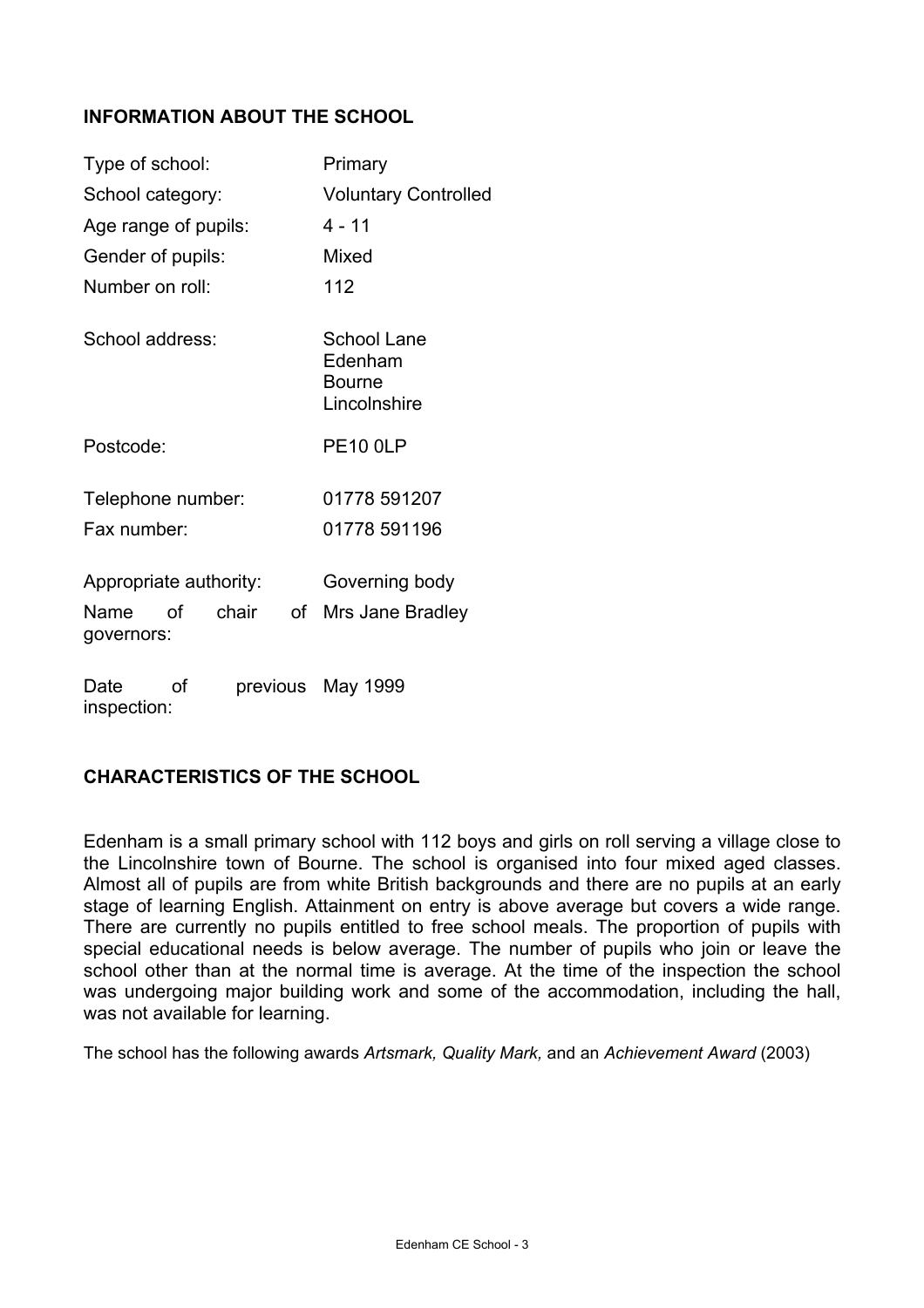# **INFORMATION ABOUT THE INSPECTION TEAM**

| Members of the inspection team |                          | <b>Subject responsibilities</b> |                                                                                                                         |
|--------------------------------|--------------------------|---------------------------------|-------------------------------------------------------------------------------------------------------------------------|
| 21661                          | Peter Belfield           | Lead inspector                  | Mathematics, Information<br>and<br>communication<br>technology<br>(ICT), Geography, History                             |
| 13526                          | <b>Richard Barnard</b>   | Lay inspector                   |                                                                                                                         |
| 30398                          | <b>Christopher Scola</b> | Team inspector                  | Special<br>educational<br>needs,<br>English, Art and design, Design<br>Physical<br>technology,<br>and<br>education,     |
| 20655                          | <b>Beryl Rimmer</b>      | Team inspector                  | health<br>Personal<br>social<br>and<br>education, Foundation<br>Stage,<br>Science, Religious education,<br><b>Music</b> |

The inspection contractor was :

Inspire Educational Ltd

 The Coach House 132 Whitaker Road Derby

DE23 6AP

Any concerns or complaints about the inspection or the report should be made initially to the inspection contractor. The procedures are set out in the leaflet *'Complaining about Ofsted Inspections'*, which is available from Ofsted Publications Centre (telephone 07002 637833) or Ofsted's website (www.oftsed.gov.uk).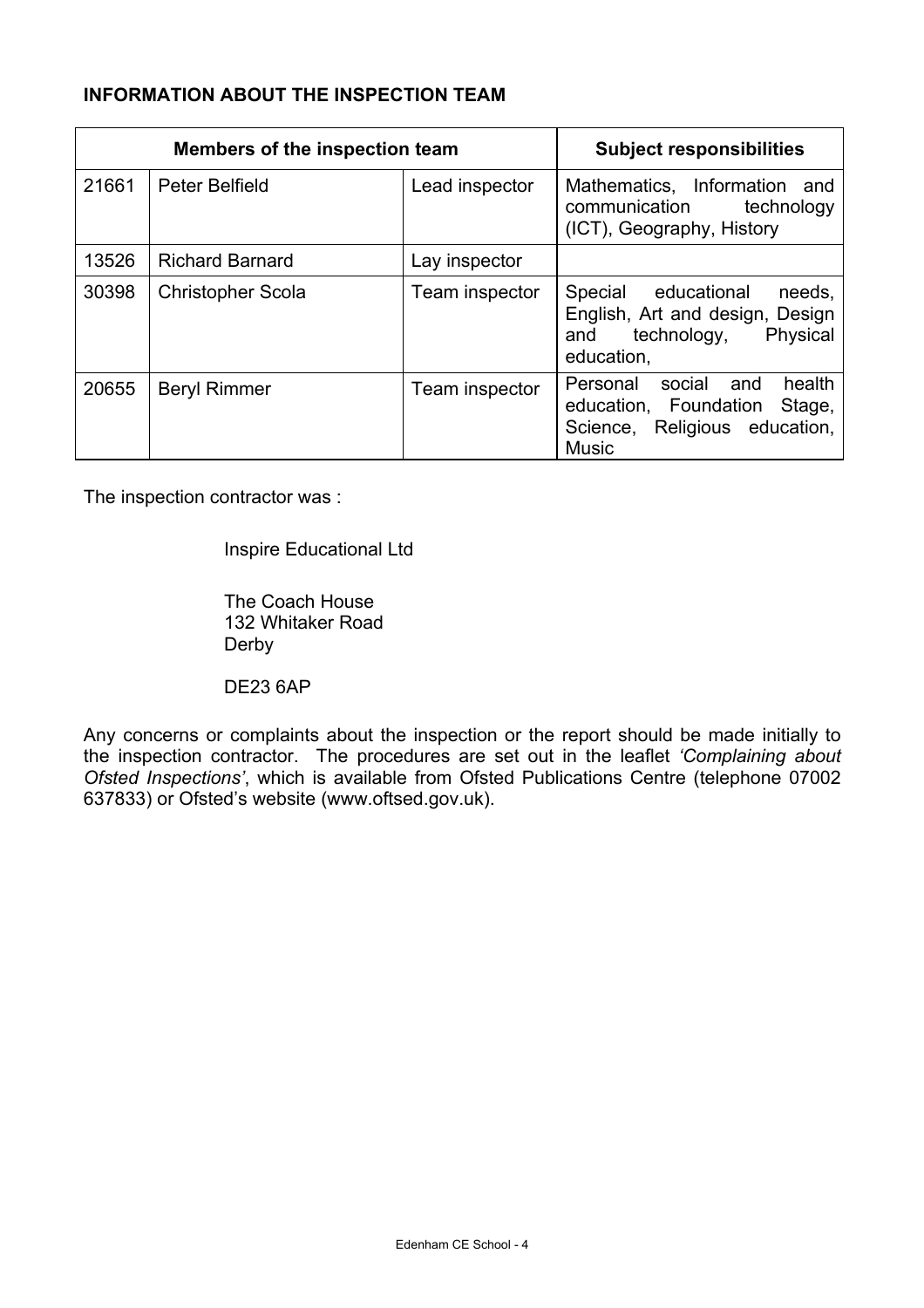# **REPORT CONTENTS**

|                                                                                                                                    | Page |
|------------------------------------------------------------------------------------------------------------------------------------|------|
| <b>PART A: SUMMARY OF THE REPORT</b>                                                                                               | 6    |
| <b>PART B: COMMENTARY ON THE MAIN INSPECTION FINDINGS</b>                                                                          |      |
| <b>STANDARDS ACHIEVED BY PUPILS</b>                                                                                                | 8    |
| Standards achieved in areas of learning, subjects and courses                                                                      |      |
| Pupils' attitudes, values and other personal qualities                                                                             |      |
| <b>QUALITY OF EDUCATION PROVIDED BY THE SCHOOL</b>                                                                                 | 11   |
| Teaching and learning<br>The curriculum<br>Care, guidance and support<br>Partnership with parents, other schools and the community |      |
| <b>LEADERSHIP AND MANAGEMENT</b>                                                                                                   | 15   |
| PART C: THE QUALITY OF EDUCATION IN AREAS OF LEARNING,<br><b>SUBJECTS AND COURSES</b>                                              | 17   |
| AREAS OF LEARNING IN THE FOUNDATION STAGE                                                                                          |      |
| <b>SUBJECTS IN KEY STAGES 1 and 2</b>                                                                                              |      |
|                                                                                                                                    |      |

# **PART D: SUMMARY OF THE MAIN INSPECTION JUDGEMENTS 29**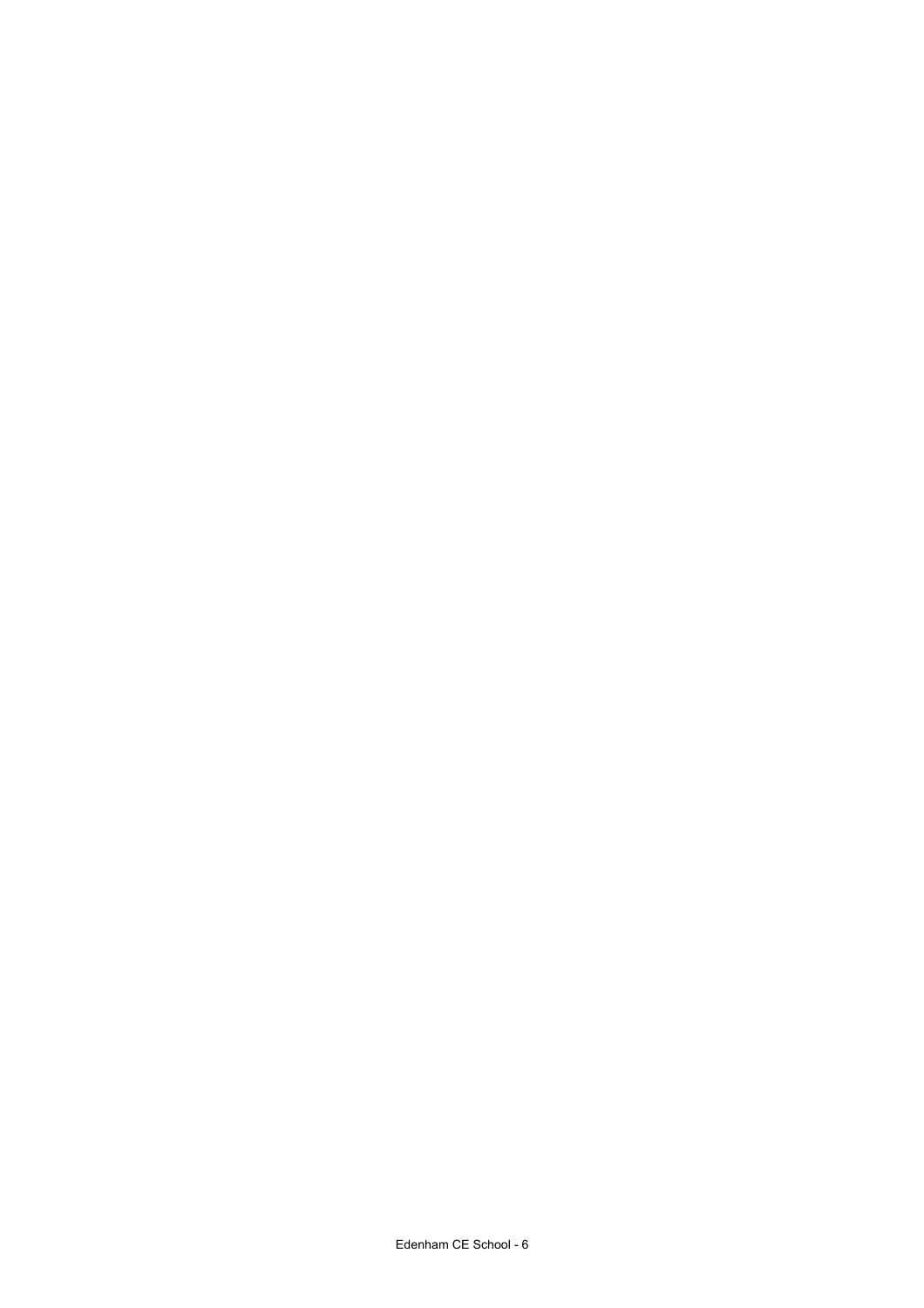# **PART A: SUMMARY OF THE REPORT**

# **OVERALL EVALUATION**

Edenham CE Primary School provides **a very good standard of education** and gives very good value for money. The leadership and management of the school and the quality of teaching are very good. By the time they leave the school, the pupils attain well above average standards in English, mathematics and science.

### **The school's main strengths and weaknesses are:**

- The leadership of the headteacher, subject leaders and governors is very good
- Pupils achieve very good standards in English, mathematics, science, religious education and music
- The pupils have very good attitudes to school, they behave well and the school provides very well for their care and spiritual, moral, social and cultural development
- The standards of writing for the more able could be higher in Years 1 and 2
- The provision for pupils with special educational needs is very good and the support provided by teaching assistants makes a strong contribution to the quality of the pupils' learning
- Very good links are established between different subjects
- Planning for learning for the youngest children does not take sufficient account of the Foundation Stage curriculum
- There is a very strong partnership with parents and excellent links with the local community

There has been good improvement since the school was last inspected in 1999. Teachers now keep assessment files for each year group for all subjects; they are used well in planning lessons. The provision for ICT has been extended and the opportunities for all pupils have increased. Standards are high and are similar to those found during the last inspection. Teaching and learning are monitored and evaluated closely and the work of the subject leaders ensures that learning is enjoyable and relevant.

# **STANDARDS ACHIEVED**

The pupils' overall **achievement is very good**. The pupils with special educational needs achieve very well. Most children in the Foundation Stage achieve satisfactorily, reaching or exceeding the goals expected of them in all areas of learning by the time they enter Year 1. Progress is slower than might be expected as the children are given too few opportunities to select activities for themselves and to work independently and collaboratively.

Caution is needed in interpreting the data from national test results. Because of the very small number of pupils in each year group results can vary widely from year to year. In the national tests in 2004 for Year 2 standards were well above average in reading and mathematics and above average in writing. Inspection evidence indicates that the standards in the current Year 2 are well above average in reading and mathematics and above average in writing. Writing standards could be higher, particularly for more able pupils, if less use was made of restrictive worksheets that reduce opportunities for pupils to develop and improve their writing skills. In 2004 Year 6 pupils

| Results<br>National<br>ın<br>Curriculum tests at the end | all schools |      |      | similar schools |
|----------------------------------------------------------|-------------|------|------|-----------------|
| of Year 6, compared with:                                | 2002        | 2003 | 2004 | 2004            |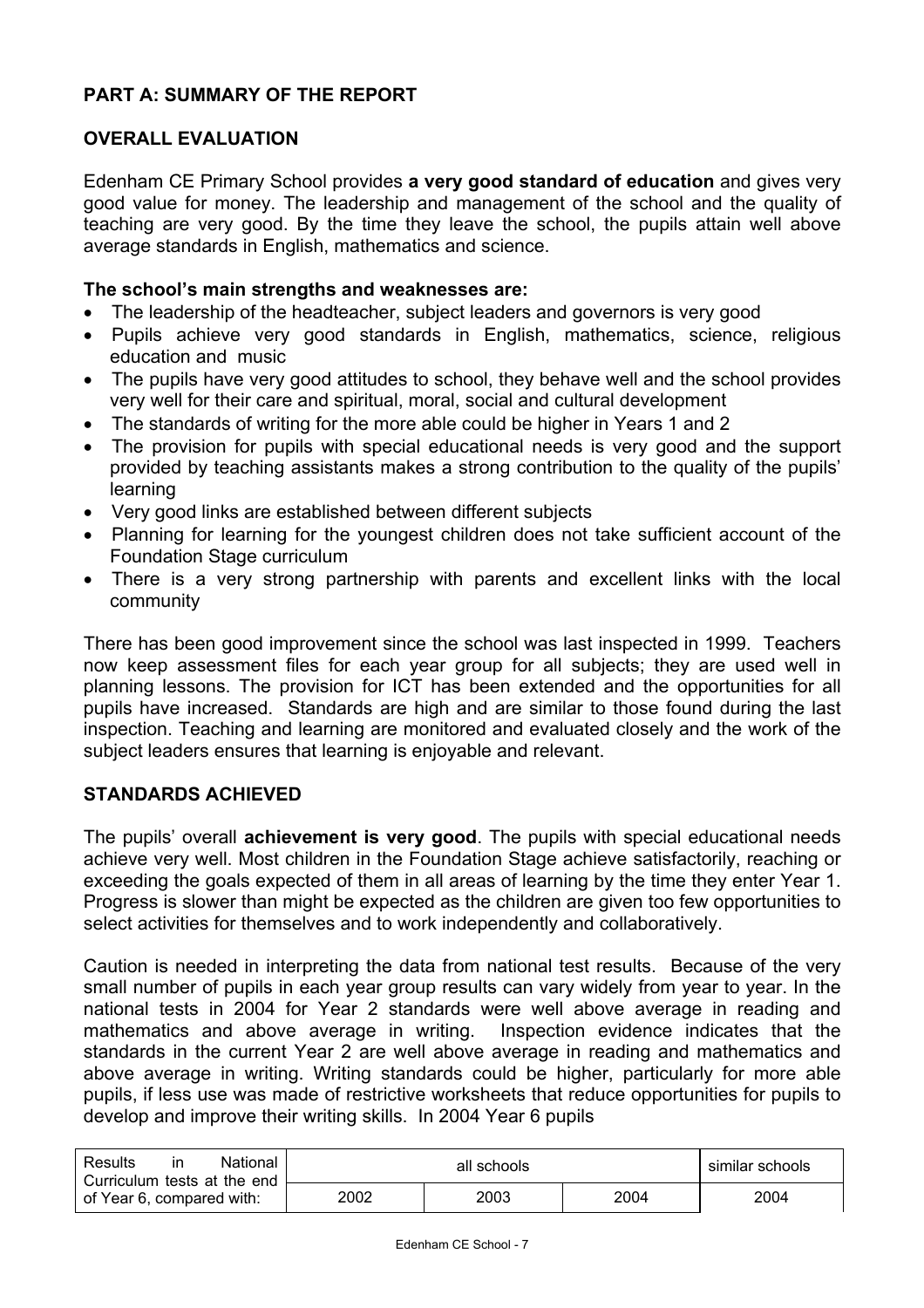| English     |  |  |
|-------------|--|--|
| mathematics |  |  |
| science     |  |  |

*Key: A - well above average; B – above average; C – average; D – below average; E – well below average Similar schools are those with similar percentages of pupils eligible for free school meals* 

achieved the levels expected of them in the three core subjects but, with fewer than usual higher attainers in the year, comparisons with similar schools yielded modest grades. The work seen during the inspection indicates that standards in the current Year 6 are well above average in English, mathematics and science and overall achievement is very good. The standards achieved by pupils in religious education and music are very good due to the very good teaching and very effective curriculum provision in these subjects.

The pupils are polite and courteous. Their **spiritual, moral, social and cultural development is very good.** They have very positive attitudes to school, behave well and feel secure in an environment in which they are valued. Their attendance and punctuality are good.

# **QUALITY OF EDUCATION**

**The quality of education provided by the school is very good. The quality of teaching is very good overall** and varies from excellent to satisfactory. The teaching in the Foundation Stage is satisfactory but there are too few opportunities for the children to make independent decisions or to make choices and take the initiative. The teaching across the rest of the school is very good, with learning for much of the time being very effective. At times the overuse of worksheets in Years 1 and 2 inhibits the acquisition of writing skills and the ability of the pupils to present their own work in different ways. Overall, however, the pupils make very good gains in their learning over time. This is confirmed in both lessons and from the evidence seen in the pupils' work. Teaching assistants make a very good contribution to the pupils' learning and they provide very good support for pupils with learning difficulties.

The curriculum provided by the school is very good and is enriched through visits and visitors to the school. It is also enhanced by the emphasis placed on the arts and the very good sporting provision. The provision for pupils' care, welfare, health and safety is very good, and the staff ensure that they seek the pupils' views. There are very good links with the supportive parents, who make a very positive contribution to their children's learning. Links with the community and with other schools are very good.

# **LEADERSHIP AND MANAGEMENT**

**The leadership and management of the school are very good**. The headteacher has been very effective in maintaining the very good achievement of the pupils. She has ensured that the school quickly responds to any dip in the pupils' performance, such as in writing, and has worked hard with teachers to make learning enjoyable. The headteacher's vision has strong support from the staff and governors who work with a common purpose and a clear commitment to further improvement. Governance is very good; the governing body is supportive and fulfils its statutory obligations. Financial control and routine administration are good.

# **PARENTS' AND PUPILS' VIEWS OF THE SCHOOL**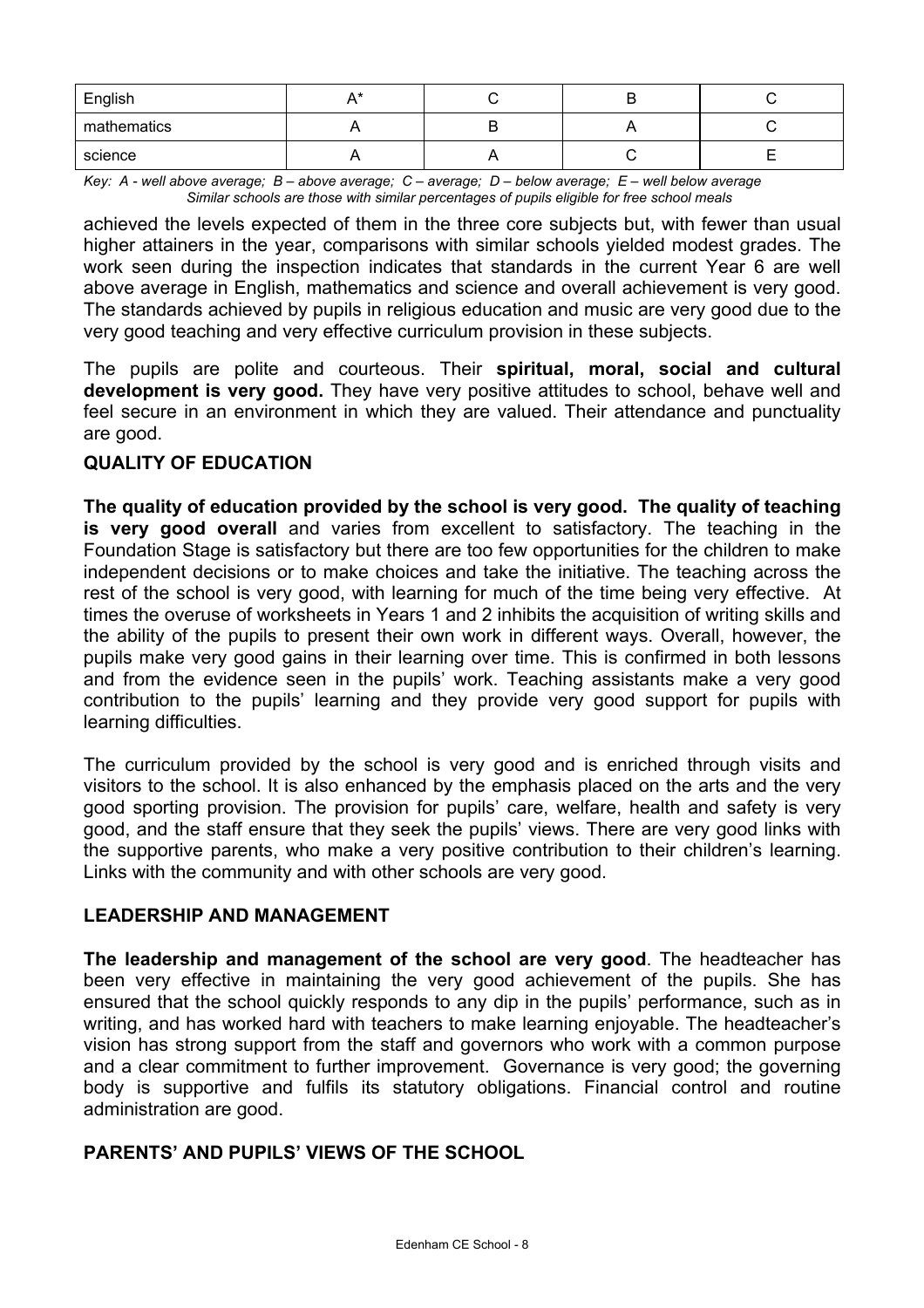The school has a very strong relationship with parents. Parents and their children have very positive views of the school. A very small number of parents believed that their children were bullied but there is no evidence that this is the case and the staff respond very quickly and effectively to any problems that pupils encounter.

# **IMPROVEMENTS NEEDED**

The most important things the school should do to improve are:

- Ensure that the learning planned for the Reception children takes more account of the Foundation Stage curriculum
- Provide more opportunities in Years 1 and 2 for the more able pupils to write independently and at length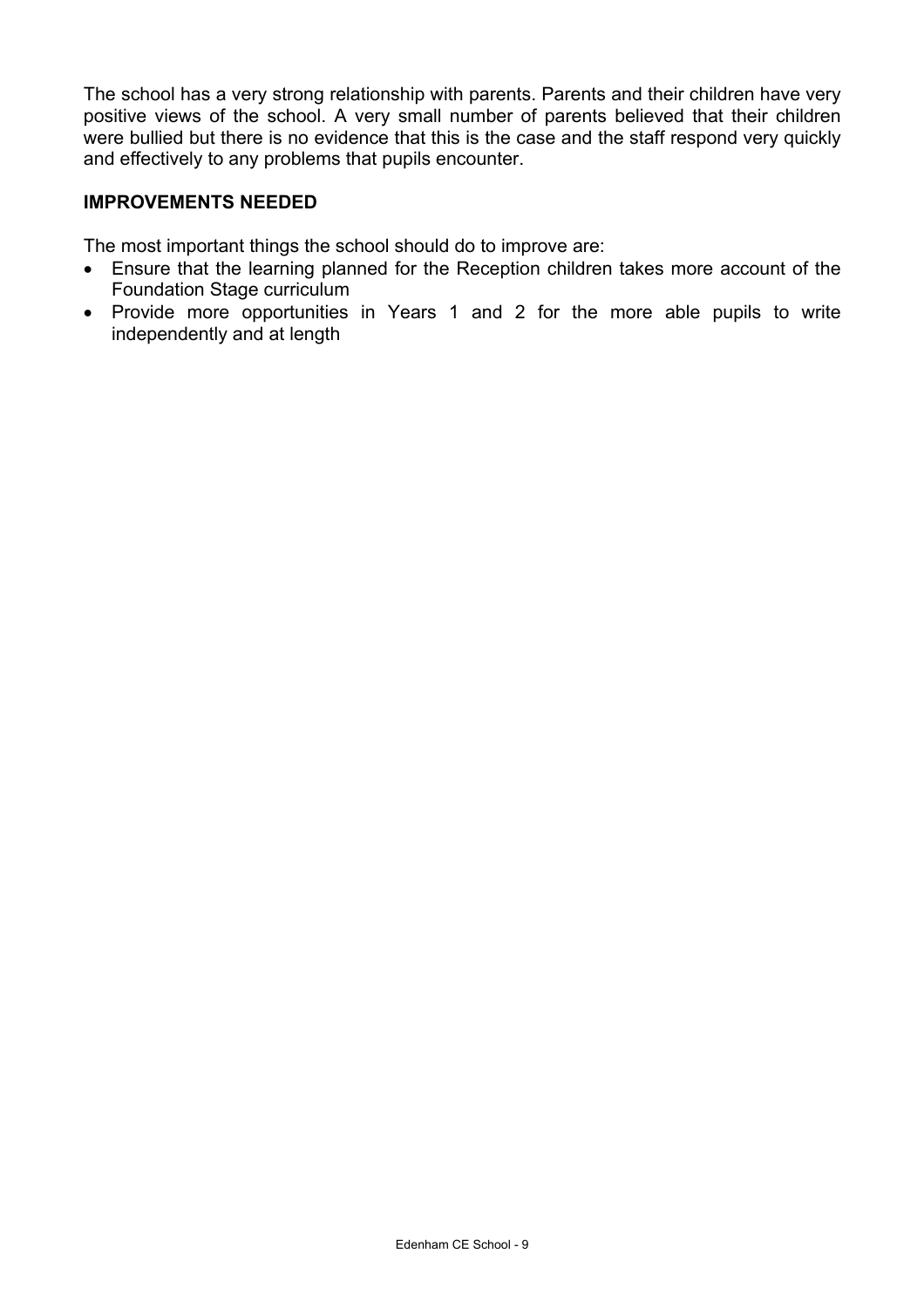# **PART B: COMMENTARY ON THE INSPECTION FINDINGS**

# **STANDARDS ACHIEVED BY PUPILS**

### **Standards achieved in areas of learning, subjects and courses**

By the end of Year 6, standards are well above average in English, mathematics and science. In other subjects standards are at least satisfactory and the pupils do particularly well in religious education and music.

### **Main strengths and weaknesses**

- The pupils' progress and achievement are very good
- Pupils with special educational needs achieve very well
- More able children in Years 1 and 2 do not achieve as well as they should in their acquisition of writing skills
- The children in the Foundation Stage make satisfactory progress but could do better if the curriculum planned for them followed the national guidance

### **Commentary**

1. The children's attainment on entry to the Foundation Stage is above average and they make steady progress as they move through the Reception and Year One class. By the end of the reception year the majority of children are likely to reach or exceed the expected goals in five areas of learning. There is no clear focus on promoting the children's personal development in the teachers' planning, resulting in a lack of opportunity for the children to make independent decisions when carrying out their own work in either the indoor or outdoor classroom. The children's opportunities to make choices, take the initiative, select resources and develop personal tastes and preferences are consequently restricted.

| Standards in: | School results | National results |
|---------------|----------------|------------------|
| reading       | 17.0 (17.6)    | 15.8(15.7)       |
| writing       | 15.7 (16.8)    | 14.6 (14.6)      |
| mathematics   | 18.3(18.0)     | 16.2(16.3)       |

#### *Standards in national tests at the end of Year 2 – average point scores in 2004*

*There were14 pupils in the year group. Figures in brackets are for the previous year* 

#### *Standards in national tests at the end of Year 6 – average point scores in 2004*

| Standards in: | School results | National results |
|---------------|----------------|------------------|
| English       | 28.1 (27.5)    | 26.9 (26.8)      |
| mathematics   | 28.9 (28.3)    | 27.0 (26.8)      |
| science       | 28.5 (31.2)    | 28.6 (28.6)      |

*There were 16 pupils in the year group. Figures in brackets are for the previous year* 

2. The pupils make very good progress in English, mathematics and science. National test results vary from year to year due to the changing overall ability levels of small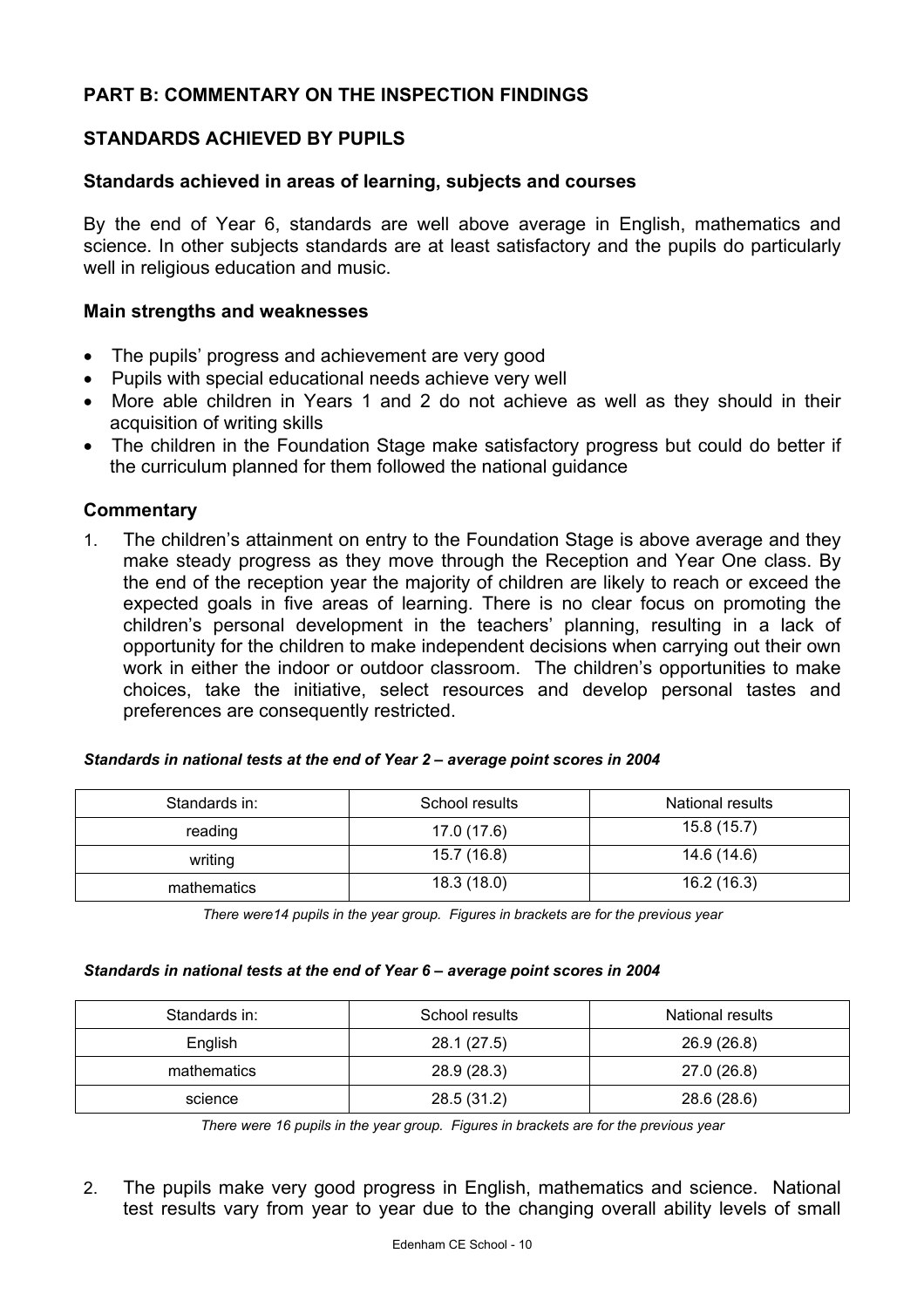year groups. These variations also make it impossible to draw reliable conclusions from year-to-year improvement trends; they are currently below the national pattern for both Year 2 and 6. The evidence in the pupils' books and discussions with the pupils, together with the evidence gained from the observations of lessons, indicates that the achievement of the pupils is very good. The quality of teaching and learning through the infants and juniors is very good and the pupils achieve very well. The teachers have high expectations of the pupils and plan challenging work for them. In English, standards in reading, writing and speaking and listening are well above average. In the infants standards are well above average in reading, mathematics and science by the end of Year 2. The standards of writing are constrained due to the overuse of worksheets affecting, in particular, the performance of more able pupils. The very good progress of pupils is reflected in the results of the national tests and confirmed by the inspection evidence. Standards have been maintained since the last inspection. The school identified that there was a need to place greater emphasis on investigational work in science in Years 3 to 6. This has been carried out and standards in the present Year 6 are well above average. Problem solving and investigation work in mathematics are underdeveloped aspects of the pupils' work and teachers are beginning to plan more opportunities for this type of work to be included in the mathematics curriculum.

- 3. There are significant strengths in other subjects. Well above average standards are attained in religious education and music by the time the pupils leave the school. This is due to the very good quality teaching and the effective deployment of subject specialists. Though evidence seen by inspectors was limited, standards appear to be well above those expected in geography, history, art and design and design and technology.
- 4. The pupils with special educational needs receive very good support and make very good progress towards the targets in their individual education plans. A measure of their achievement in English is seen in the high percentage of pupils attaining Level 4 and above in national tests. The special educational needs co-ordinator, class teachers and teaching assistants work very effectively together and ensure that the pupils are given every help in their efforts to achieve their targets. With the exception of writing in Years 1 and 2, more able pupils also achieve very well and reach high standards.

# **Pupils' attitudes, values and other personal qualities**

Pupils' attitudes to school are very good and they behave very well. The provision for their spiritual, moral, social and cultural development is very good. Attendance is good

# **Main strengths and weaknesses**

- A supportive ethos encourages pupils' very positive attitudes towards all aspects of school life
- Clear rules and high expectations lead to very good behaviour
- There are very good relationships throughout the school

# **Commentary**

5. The school is a welcoming and harmonious community. Even with extensive and potentially disruptive building work taking place during the inspection, it was orderly and calm. Strong links with the church and the local community actively promote the school's aims, firmly based on Christian principles. Assembly themes and frequent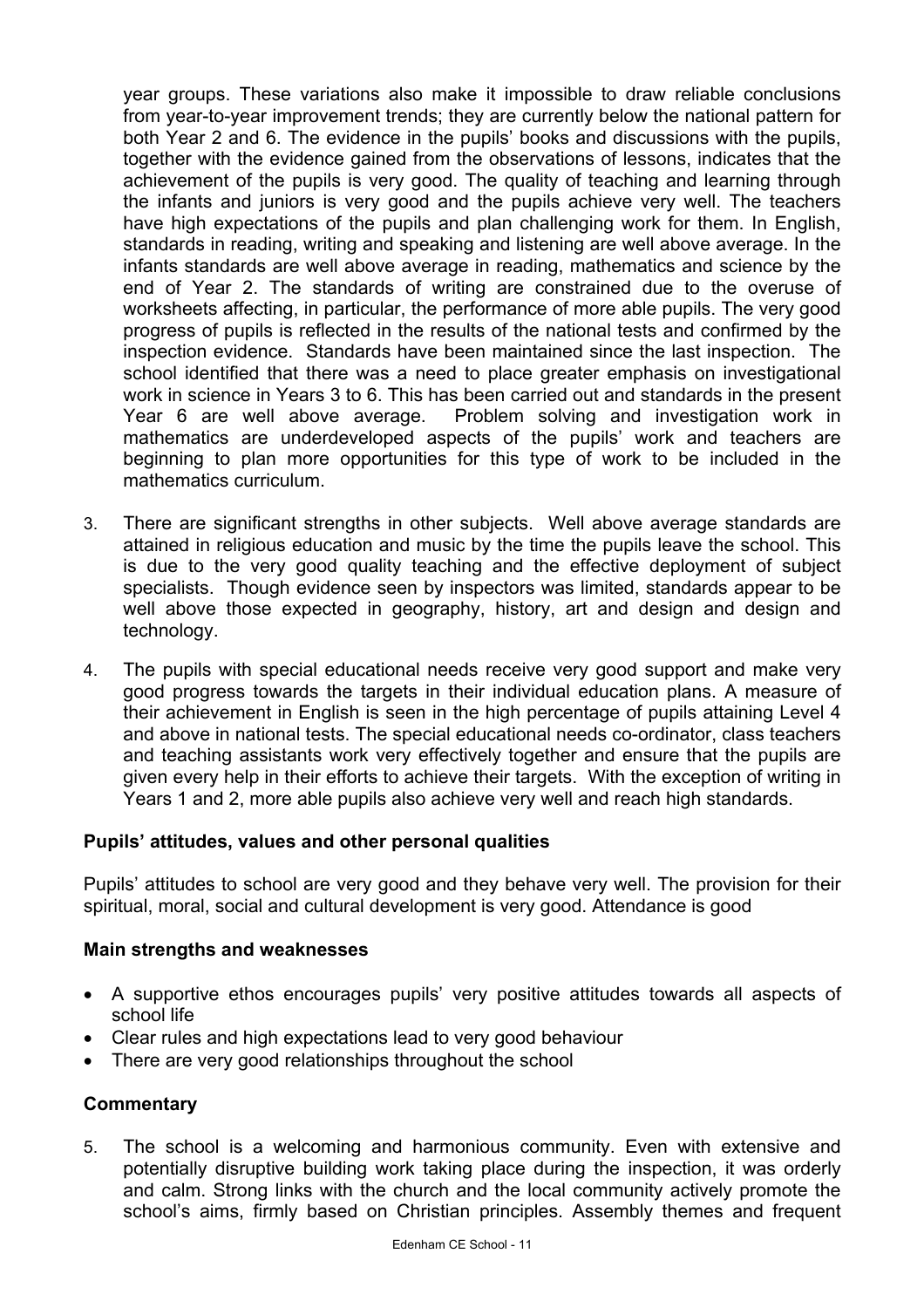visits from the local clergy help to generate a very strong sense of belonging. Pupils come to school happily; they feel confident and secure in the warm, friendly environment created by caring and enthusiastic staff. The youngest children are curious and eager to begin the day's activities and concentrate well on their tasks. Pupils of all ages and abilities relish new learning. They show a keen interest and enjoyment in their lessons and the wide range of activities available to them. Pupils of all abilities work hard and take great pride in their efforts. In particular, pupils enjoy learning to play instruments and singing and performing in lessons and in public. They listen intently to teachers' lively introductions to lessons, such as science, where they become engrossed in investigating the roots of vegetables. In the junior classes, pupils' excellent attitudes have a considerable impact on the high quality of their work. They are highly motivated by some inspirational teaching and apply themselves willingly without waiting for direction.

- 6. Pupils behave very well. Routines and expectations are clearly established when children start school in the reception class. Isolated incidences of immature behaviour in the youngest children are dealt with through the good support of classroom assistants. Adults provide very good role models and expectations are frequently and consistently reinforced in a clear but unobtrusive way, throughout the school. Classes devise their own rules and boundaries and pupils respond seriously and sensibly, with increasing levels of self-discipline. They show genuine respect for one another, all adults and for property and are consistently polite and courteous. The behaviour of the oldest pupils is excellent and they set a fine example to others.
- 7. Pupils' personal development is very effectively promoted. Relationships between children, parents and staff are very good. Pupils have high levels of confidence and trust in the adults who work with them. In both infant and junior classes they have frequent opportunities to work in pairs and groups; they listen to and co-operate very well with one another. They mix well between age groups. Their social skills are further developed when they act as hosts to groups of elderly citizens from a variety of cultures and backgrounds. Pupils frequently show initiative in imaginative ways of raising funds for the wide range of charities supported by the school. There is a wellestablished and democratic system of electing House Captains, for which the headteacher has introduced performance management targets. This develops the older pupils' sense of responsibility and understanding to a very good extent. A school council is a recent and positive development where representatives from Year 2 upwards have to apply for their places and are involved in whole school decision making. The school takes very good account of their views and opinions. Officers take their roles very seriously and develop a very good understanding of citizenship.
- 8. The provision for pupils' spiritual development is very good. A love and appreciation of music, dance and poetry are intrinsic values of the school. Their creative contributions are increasingly welcomed and by the time they reach Year 6 the pupils have gained high levels of confidence and self-esteem. The pupils in Years 5 and 6 are challenged to think more deeply about fundamental questions. They engage in thoughtful discussion about the environment and endangered species in religious education, for example. In a predominantly monocultural environment the school makes exceptional efforts to develop pupils' understanding of a range of different cultures. They have a very strong sense of their own cultural identity through local churches, festivals and celebrations and gain a broader understanding through art and music. Through religious education, the pupils have gained a very good understanding of different faiths and strong links have been forged with other religious groups.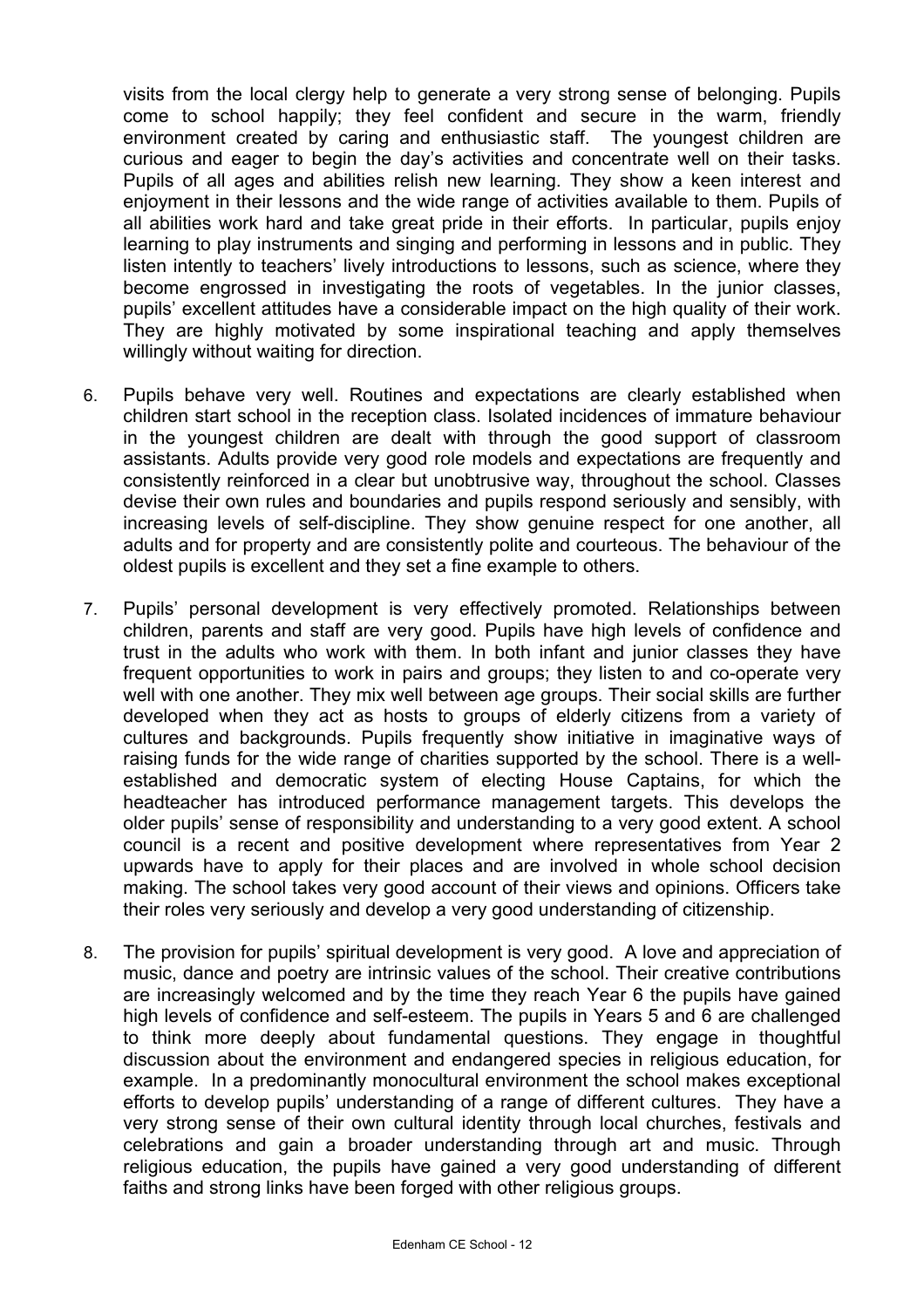#### **Attendance**

#### *Attendance in the latest complete reporting year (95.3%)*

| Authorised absence |     | Unauthorised absence |     |
|--------------------|-----|----------------------|-----|
| School data        |     | School data          |     |
| National data      | 5.5 | National data        | 0.4 |

| Authorised absence |     | Unauthorised absence |               |     |
|--------------------|-----|----------------------|---------------|-----|
| data               |     |                      | School data   | O.C |
| ∣ data             | 5.5 |                      | National data | 0.4 |

*The table gives the percentage of half days (sessions) missed through absence for the latest complete reporting year.*

9. Pupils like coming to school and overall attendance levels have been above average and levels of unauthorised absences low for the last four years. Good procedures monitor and promote attendance, to which parents respond well. Punctuality is very good, enabling lessons to start promptly.

#### **Exclusions**

10. There were no exclusions in the school year prior to the inspection.

# **QUALITY OF EDUCATION PROVIDED BY THE SCHOOL**

The quality of education is very good overall. Teaching and learning are very good. There is a very good curriculum with very good provision for pupils who have special educational needs. The school cares very well for all pupils and very good links with parents and excellent links with the community support the quality of education.

### **Teaching and learning**

The quality of teaching and learning is very good overall and there are good procedures for assessing the pupils' attainment.

#### **Main strengths and weaknesses**

- The teachers make good use of assessment information when planning work in English, mathematics and science
- There are too few opportunities in the Foundation Stage for the children to work independently
- The teaching by co-ordinators of their own subjects results in high levels of achievement

#### **Commentary**

11. The quality of the teaching was a strength at the time of the last inspection and this has been maintained. Relationships between teachers and pupils are very good and provide the key to the very good quality of teaching and learning. The teachers demand high standards of work and behaviour from the pupils. The way the older pupils present their work is impressive and they are proud of their achievements. Assessment of the pupils' progress has improved since the last inspection. In each of the core subjects pupils' progress is tracked very carefully through tests and assessment. The teachers plan their lessons to take account of the identified weaknesses in these assessments. This is one of the main reasons for the pupils' very good achievement. The teachers mark the pupils' work carefully, suggest improvements and indicate when a target has been met. The teachers also assess the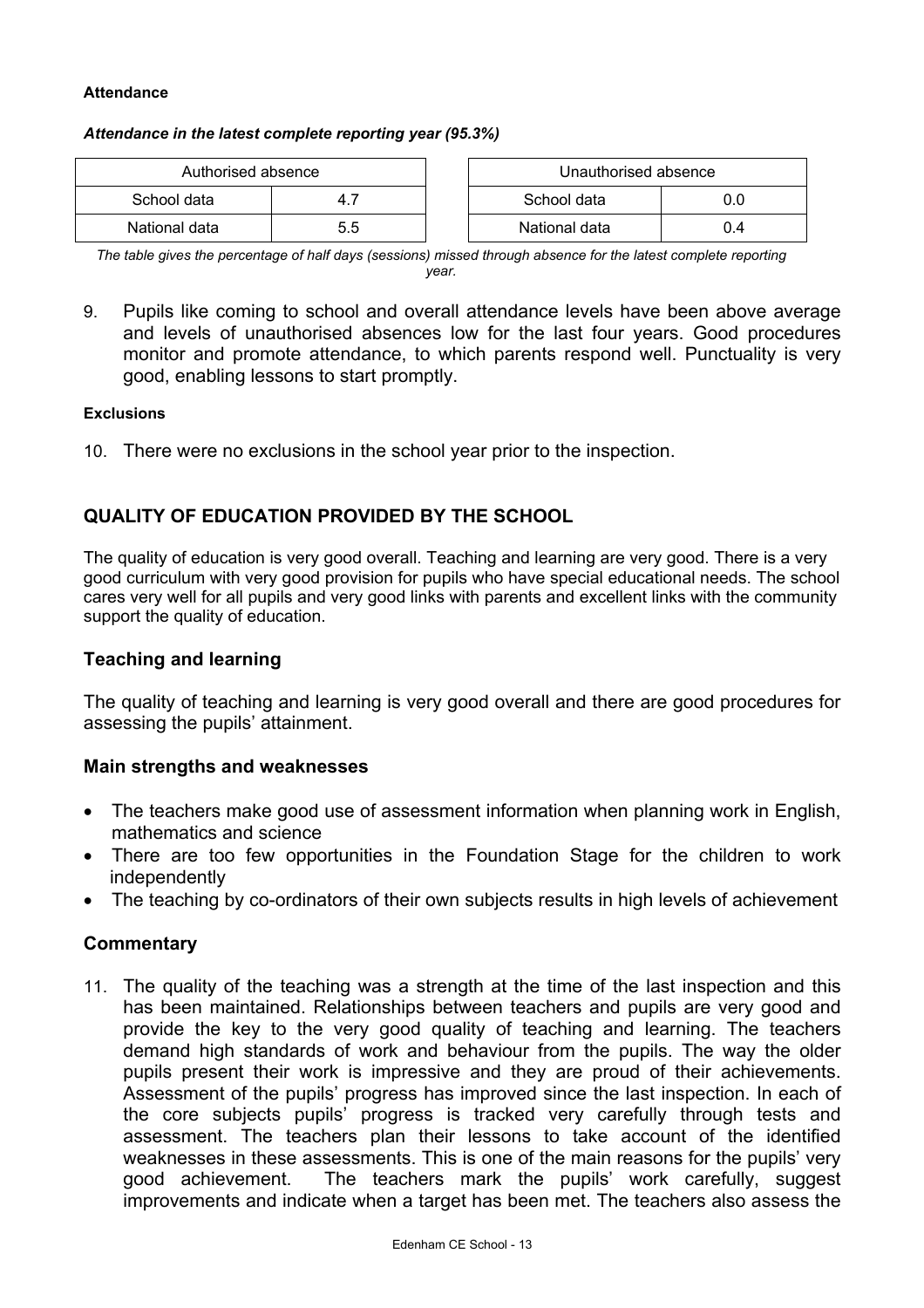pupils' work in foundation subjects and use the results of their assessments to plan future work. In Years 3 to 6, the pupils are taught science, geography, history and music by the subject leaders. The scrutiny of the pupils' work shows that this specialist teaching is very effective; the pupils' learning is enhanced and good or very good standards are achieved. In music, the quality of the teaching and learning seen was excellent. The pupils attain very high standards in all of the aspects of music with singing and instrumental work a pleasure to listen to.

#### *Summary of teaching observed during the inspection in 22 lessons*

| Excellent | Very good | Good | Satisfactory | Unsatisfactory | Poor | Very Poor |
|-----------|-----------|------|--------------|----------------|------|-----------|
|           |           |      |              |                |      |           |

*The table gives the number of lessons observed in each of the seven categories used to make judgements about lessons.* 

- 12. There are occasions when the overuse of worksheets in Years 1 and 2, in subjects such as history, geography and religious education, restricts writing opportunities and limits the ways that the pupils can present their work. This particularly inhibits the development of writing skills of more able pupils.
- 13. The teaching of pupils with special educational needs (SEN) is very good. SEN pupils are identified in good time. A suitable programme of learning is planned and work is very well matched to the pupils' needs. Very good use is made of skilled teaching assistants to support these pupils and they deliver programmes of learning that are very appropriate. The targets that are set for pupils are highly relevant and address all areas of the curriculum including managing relevant aspects of behaviour. The specialist expertise of outside agencies is called in and used if necessary. Reviews, both formal and informal are regularly held to check that the pupils are making sufficient progress. The pupils themselves and parents are also involved in this.
- 14. The teaching in the Foundation Stage is satisfactory and a wide range of interesting activities are planned for the children. This ensures that they make satisfactory progress and achieve satisfactorily in all areas of learning. The learning planned for them is sometimes overly directed by the teacher and classroom assistant and on occasions there are too few opportunities for the children to make independent decisions or to make choices and take the initiative. This restricts the progress and development of collaborative skills, for example, in mathematical and scientific work and in sharing and agreeing roles in imaginative play. An example of this was observed in a role play activity when the children were required to act out a story following the teacher's instructions and were not provided with the opportunity to interpret the story and choose how to enact it for themselves. Overall, there could be a better balance of activities in which the children are taught directly by the teacher, and those that they select for themselves.

# **The curriculum**

The quality of the curriculum is very good and is enriched by a very good range of visits and visitors. Accommodation and resources are good.

# **Main strengths and weaknesses**

• A wide interesting curriculum ensures pupils enjoy their learning and achieve very well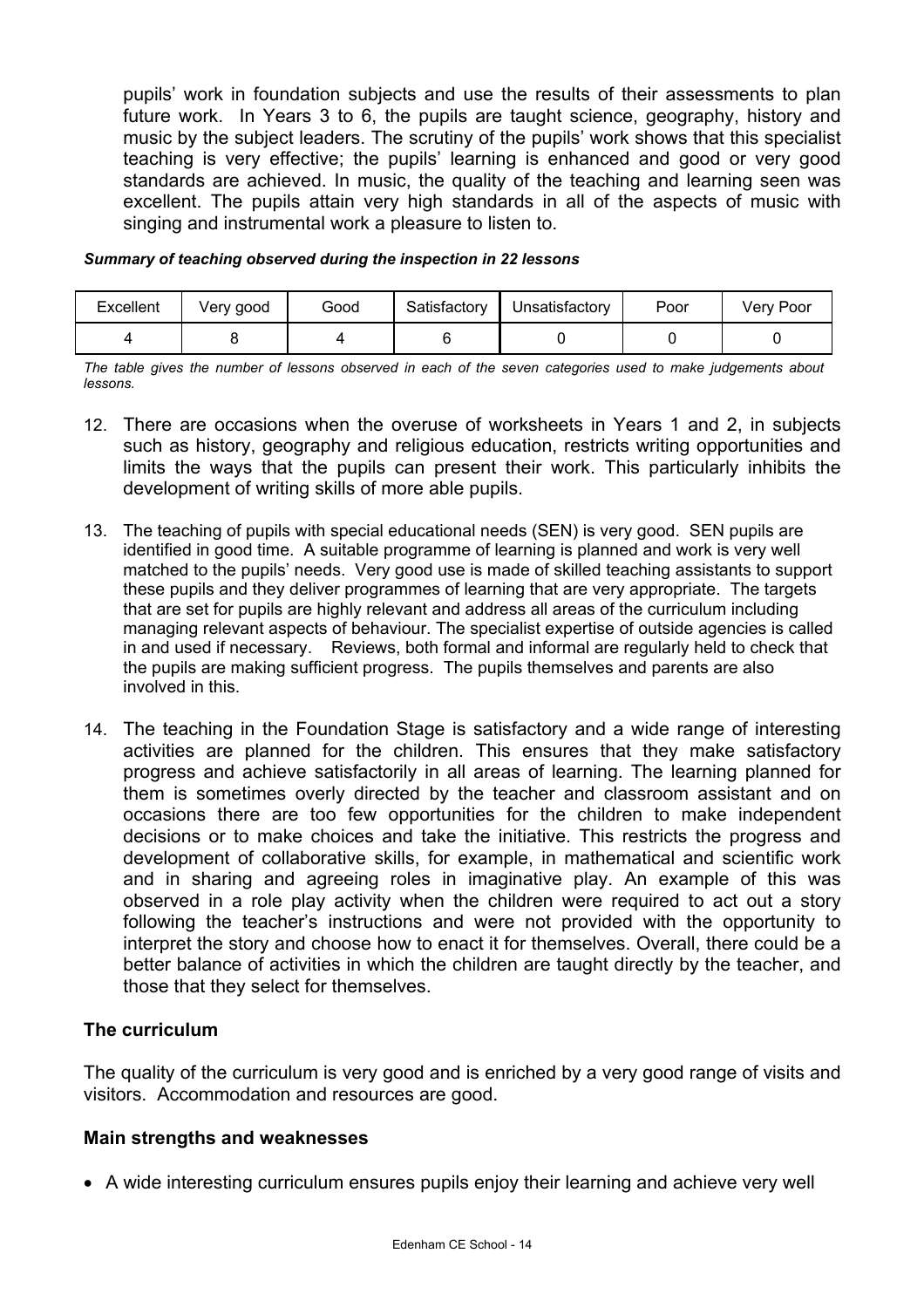- A very good range of extra-curricular activities covers many aspects of the curriculum both within and outside the school day
- Provision for special educational needs pupils is very good
- The specialist expertise of teachers is used very well
- The curriculum planned for Reception children does not cater sufficiently well for all their learning needs

- 15. The curriculum for pupils from Year 1 to Year 6 is very well planned and includes all subjects of the National Curriculum. It is broad and balanced and contains a very good range of interesting and exciting learning opportunities. However, in the Foundation Stage, too few opportunities are planned to allow children to develop skills in choice and independence. Planning takes too little account of the national guidance for the Foundation Stage curriculum and leaves the children with insufficient opportunities to work in small groups, to select activities and resources for themselves and to work independently. The ICT curriculum and resources have improved since the most recent inspection. The school places a very appropriate and successful emphasis on enjoying learning while at the same time achieving very high standards. The recent introduction of the 'Activity Zone' allows pupils to plan their own learning across the curriculum.
- 16. The school provides a very rich curriculum and provision for the arts, and particularly music, is very good. Many pupils learn to play at least one musical instrument. Pupils perform in dance festivals and work with a whole variety of artists, musicians and theatre groups. There are many opportunities to celebrate language and literature and to perform in public. All pupils take part in productions and there is a very wide range of musical events including the public performance of a specially written opera. The recent initiatives to raise standards in writing have been very successful, especially in the juniors, where literacy is used very well to support other subjects.
- 17. The school benefits from a wide range of external specialist expertise and provides a very good range of visits that greatly enrich the curriculum. Close links with the local grammar school and a college support work in the arts and drama. Parents with specialist coaching skills enable pupils to experience and compete in a variety of sports. There are very good links with the local church. The local area, as well as further places further afield, is used very well to promote and reinforce learning in many ways. For example, to support their learning in history, infant pupils visit Doncaster museum to learn about toys and junior pupils develop their understanding of life in Tudor and Victorian times on visits to Kentwell Hall and the Stibbington Centre. Pupils visit a mosque, a synagogue and a cathedral to see how different religions worship. In science, junior pupils visit the Black Star Dome to learn about astronomy and infant pupils learn about different animals when they visit Zoolab. Pupils also have the opportunity to take part in a wide range of sporting activities and leisure outside the school day. These include cricket, cross-country, football matches, athletics, tag rugby, volleyball, gardening and Morris dancing.
- 18. Provision for pupils with special educational needs is very good. The school has effective systems to identify pupils with special educational needs are they are quickly identified and well supported. High quality individual education plans clearly lay out suitable targets, which are clear, achievable and manageable. Skilled teaching assistants are used very well and give very effective support often on an individual or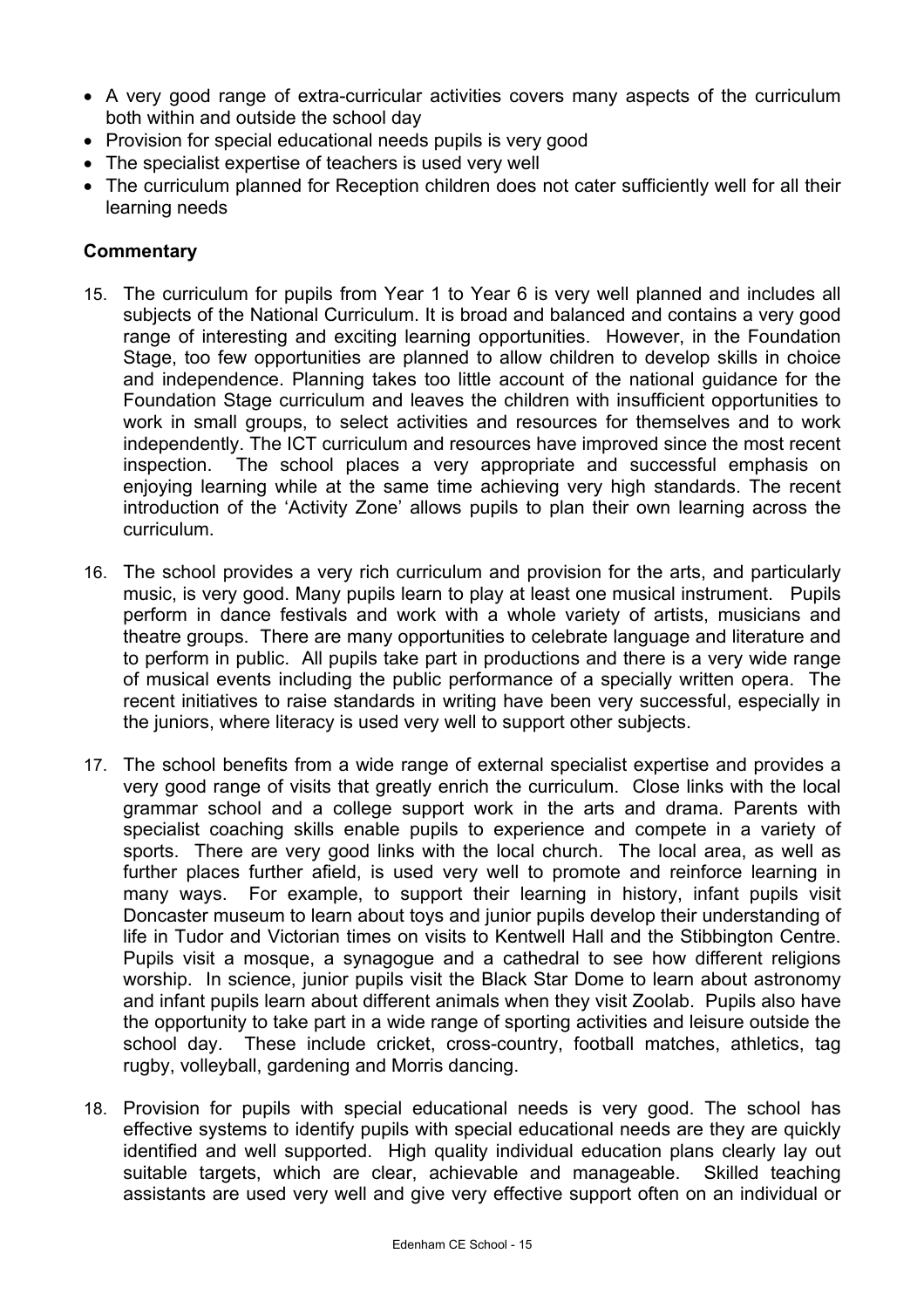small group basis. There are very good links with support services, reviews are held regularly and parents are kept informed of progress. This ensures that pupils with special educational needs make very good progress and achieve very well.

19. The school has developed good links with other local primary and secondary schools. These benefit areas of the curriculum such as the arts and physical education. Although the school is small, the combined expertise of the staff is more than sufficient to deliver a full and rich curriculum. The specialist expertise of some teachers is used very well. The accommodation has been greatly improved and meets all curricular needs. Local facilities such as the Village Hall are a valuable asset.

# **Care, guidance and support**

The provision for pupils' care, welfare, health and safety is very good and has improved since the last inspection. The provision of support, advice and guidance based on the monitoring of pupils' achievement is very good. The involvement of pupils through seeking and acting on their views is good.

# **Main strengths and weaknesses**

- The school provides a safe and secure environment for all its pupils
- The time given to individual guidance greatly supports the pupils' development
- Induction arrangements are very effective
- Pupils are valued and well involved in school life

- 20. All members of staff know the pupils very well, enabling them to provide a very high level of care that is appreciated by both the pupils and their parents. The needs of the pupils are put first. The sensitive awareness and thorough approach to child protection procedures, very good evaluation of health and safety risks and supervision of pupils at break and lunchtimes, enables pupils to feel safe and work in confidence. Particular care has been taken over the safety of pupils during the current building works. Very good care is taken to ensure all children are collected by a responsible adult at the end of the school day. Typical of the importance the school places on the welfare and safety of pupils are the very careful arrangements to walk pupils to and from the bus stop and to the local village car park by means of the *walking bus* which, in addition, helps ease traffic congestion and improves safety near the school entrance. Pupils say they feel most confident about talking to teachers or other adults if they have any worries or concerns. They also feel that House Captains do a good job and either deal with problems or act as very effective links with members of staff.
- 21. The provision for support, advice and guidance based on monitoring is very good. The personal needs of all pupils are monitored very closely. Very good relationships exist between staff and pupils. All members of staff know every pupil very well and they provide very good personal support. Very good induction arrangements help the youngest pupils settle quickly into school and make good progress in their personal development. Pupils who join the school other than at the normal time of entry are made to feel welcome and soon become members of the "family." Pupils feel that members of staff value their views and this gives them confidence to discuss issues and raise questions. The establishment of a School Council in the current year has given the pupils a good platform to formally raise and discuss issues and concerns. It has already had a positive impact as members say they have been very well involved in setting rules for parts of the new building such as the library.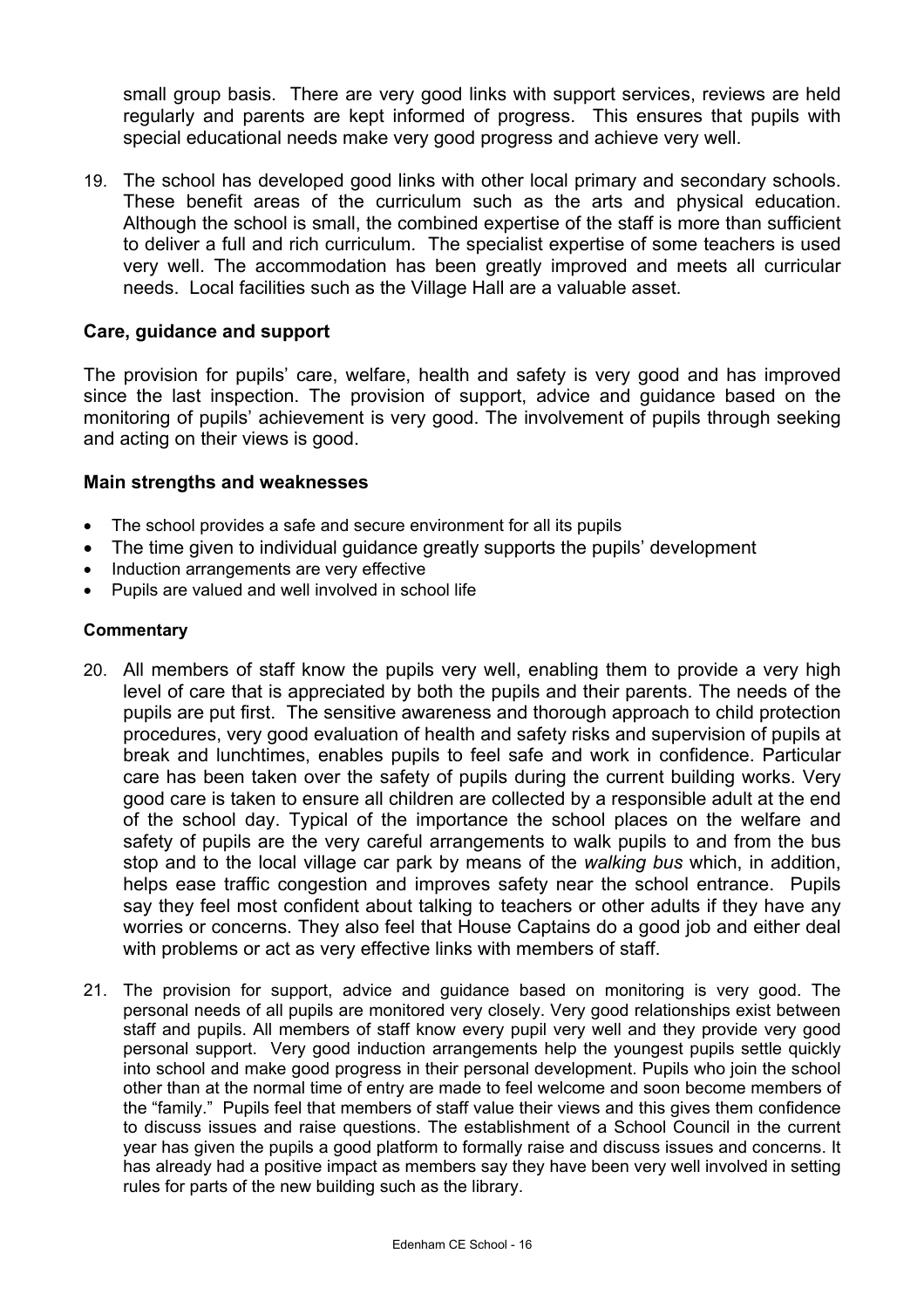# **Partnership with parents, other schools and the community**

The school has a very good partnership with parents. Links with the local community are excellent and with local schools they are good.

### **Main strengths and weaknesses**

- Parents' support school for their children's education enhances the quality of their learning
- Pupils benefit greatly from excellent community links

### **Commentary**

- 22. The school is an integral part of the local community and makes excellent use of it to support both pupils' academic and personal development. Visits made within the locality are a particularly strong and effective feature especially in relation to science, geography and history. The church features prominently in the life of the school and the vicar plays a significant role in enriching pupils' spiritual and moral experiences. The village hall and field are used for physical education and sports activities. Local sports clubs provide expert coaching and the very successful cricket team has appeared at the county cricket ground and players represent local clubs. The school contributes significantly to local events and festivals, for example playing music at functions such as afternoon tea for the elderly residents of the village or performing at dance festivals.
- 23. The high levels of involvement and support provided by parents contribute to the very good pupils' attitudes to their learning. Parents feel welcome and appreciate that they play an important part in the life of the school and in their children's education. They say that their help is much appreciated and many assist with football coaching, swimming, cooking, tennis, crosscountry, gardening and art work. They provide daily help with the *walking bus.* The *Friends of Edenham School* provide excellent financial support organising a wide range of fundraising and social events. Funds are deployed very effectively to meet school needs such as computers. Parents receive very good information and encouragement to help their children further in their learning. Annual reports give very good and evaluative information on progress and achievement and provide helpful developmental points for future learning. These help parents to understand how they can assist in their children's learning. Parents value the quality of individual information given in consultation sessions, especially pupils own self-evaluations which are shared with parents. Regular newsletters, which parents may receive by e-mail, give very good information about school life and events. The school has a succinct and clear homework policy that is appreciated by parents.
- 24. The partnership with the local secondary schools ensures pupils are well prepared for and confident about their move to the next stage of their education. Joint initiatives also provide good enrichment activities such as an annual opera production. Good links with local primary schools provide pupils with good opportunities in relation to areas such as sport. The very strong links with the village playgroup help the youngest pupils to settle quickly into school. The school is looking positively to further develop the links with other local primary schools and a *Learning Network* has been created with a focus on developing subject leadership skills.

# **LEADERSHIP AND MANAGEMENT**

The leadership and management by the headteacher and senior staff are very good. The governance of the school is a strength.

# **Main strengths and weaknesses**

The ethos of high achievement for all is supported by very good relationships and the effective implementation of school policies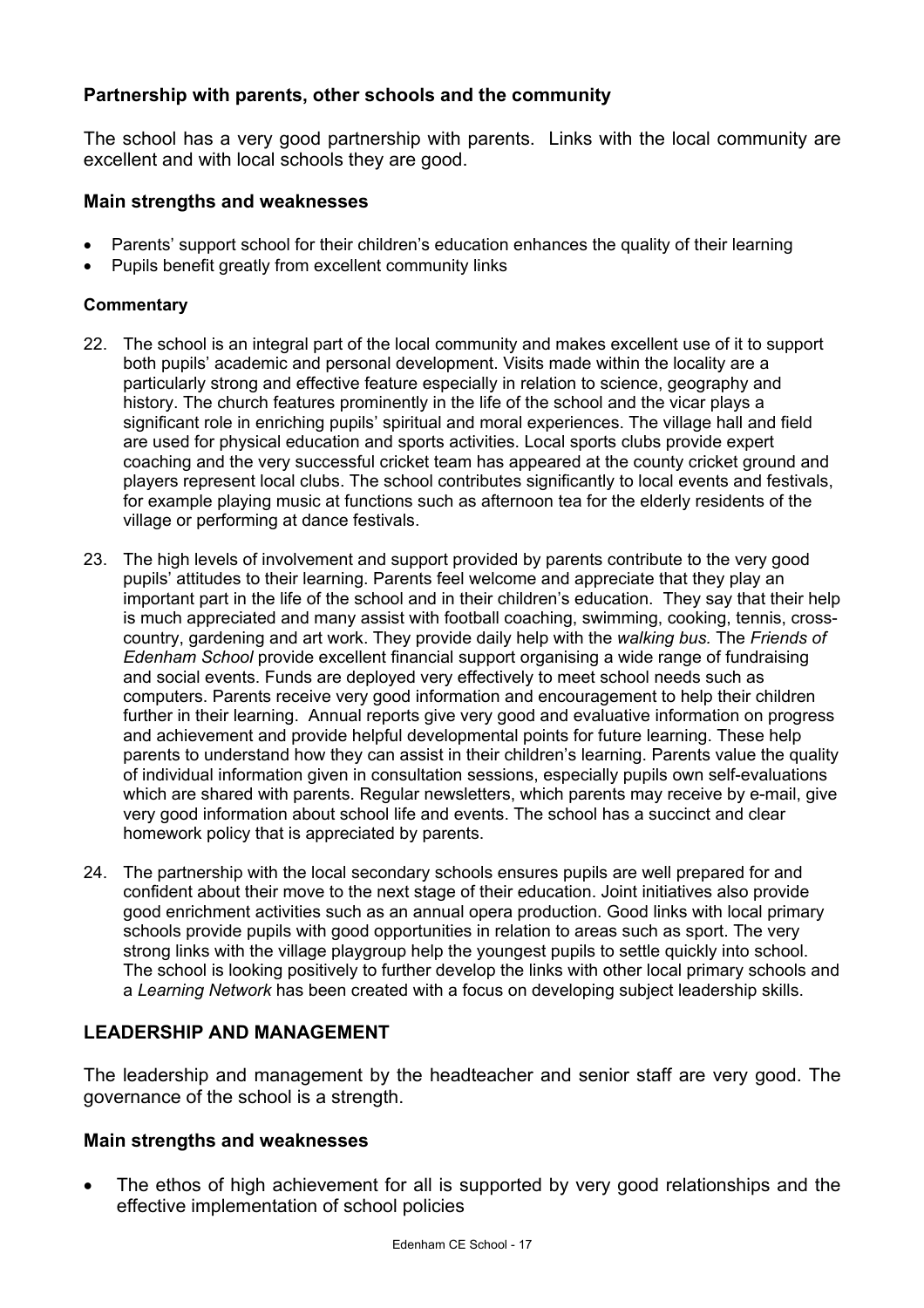- The headteacher's drive, ambition and commitment to improve the school inspires staff and has maintained very good levels of achievement
- The headteacher and staff are very strong team and ensure that the pupils achieve very well and enjoy learning.
- The governors are very effective in shaping the direction of the school and holding it to account

- 25. The headteacher leads the teaching team very effectively and ensures good levels of achievement for the pupils. The governors and staff share the headteacher's vision of what sort of school Edenham should be and they are very involved in its development. This clear vision pervades all aspects of the school. Consequently, the school ethos strongly supports achievement and learning. Governors and staff jointly contribute to the school improvement plan and the succinct and accurate evaluation provided by the headteacher indicates how well priorities are being implemented. The excellent relationships that exist in the school reflect the hard work that has been done to ensure that all adults promote inclusion and equal opportunities. All pupils have full access to the curriculum and good systems enable pupils' views to be considered. The headteacher ensures that her colleagues' work is monitored well and she sets appropriate targets for them. Much thought is given to improving the curriculum and it is enhanced by the innovative approach. A range of initiatives such as the *Activity Zone* bring excitement and enrichment to the pupils' work across the curriculum. The pupils' dramatic performances are examples of this work with a *Masque* and a *Tudor Christmas* presented in school and an opera performed in Grimsthorpe Hall.
- 26. The school is managed very well. All of the issues raised in the last inspection have been successfully addressed and there have been significant improvements in assessment and the provision for information and communication technology. All of the staff work as a team; they are clear about the school's priorities and are highly committed to providing the best possible education for pupils. They evaluate the school performance data carefully and take effective action. The role of co-ordinators has been developed since the last inspection. They lead staff meetings when areas for development within their subjects are discussed. This has led to a whole school focus on improving the quality of writing and extending the range of investigational work in science. Agreement was also reached on increasing the frequency of assessments in English, mathematics and science. The close scrutiny of test papers and of the pupils' work identifies where improvements are needed. The tracking of the pupils' achievement is well established and provides the information needed to set targets for the pupils. It is effective and has contributed to the pupils' very good achievement. The provision for pupils with special educational needs is very well managed and reflects the school's vision of encouraging all pupils to achieve their best. The special needs coordinator meets regularly with staff to reflect upon pupil progress and formal planned meetings involving the headteacher and teachers ensure provision is appropriately matched to need.
- 27. The governors make regular visits to the school and they are strongly committed to its improvement. They fulfil all of their statutory duties. Financial planning and management are good and the governors are provided with very good quality information on which to base their financial decisions. These decisions are carefully linked to the school priorities for improvement. The governors have a good understanding of the school's strengths and weaknesses and their monitoring role,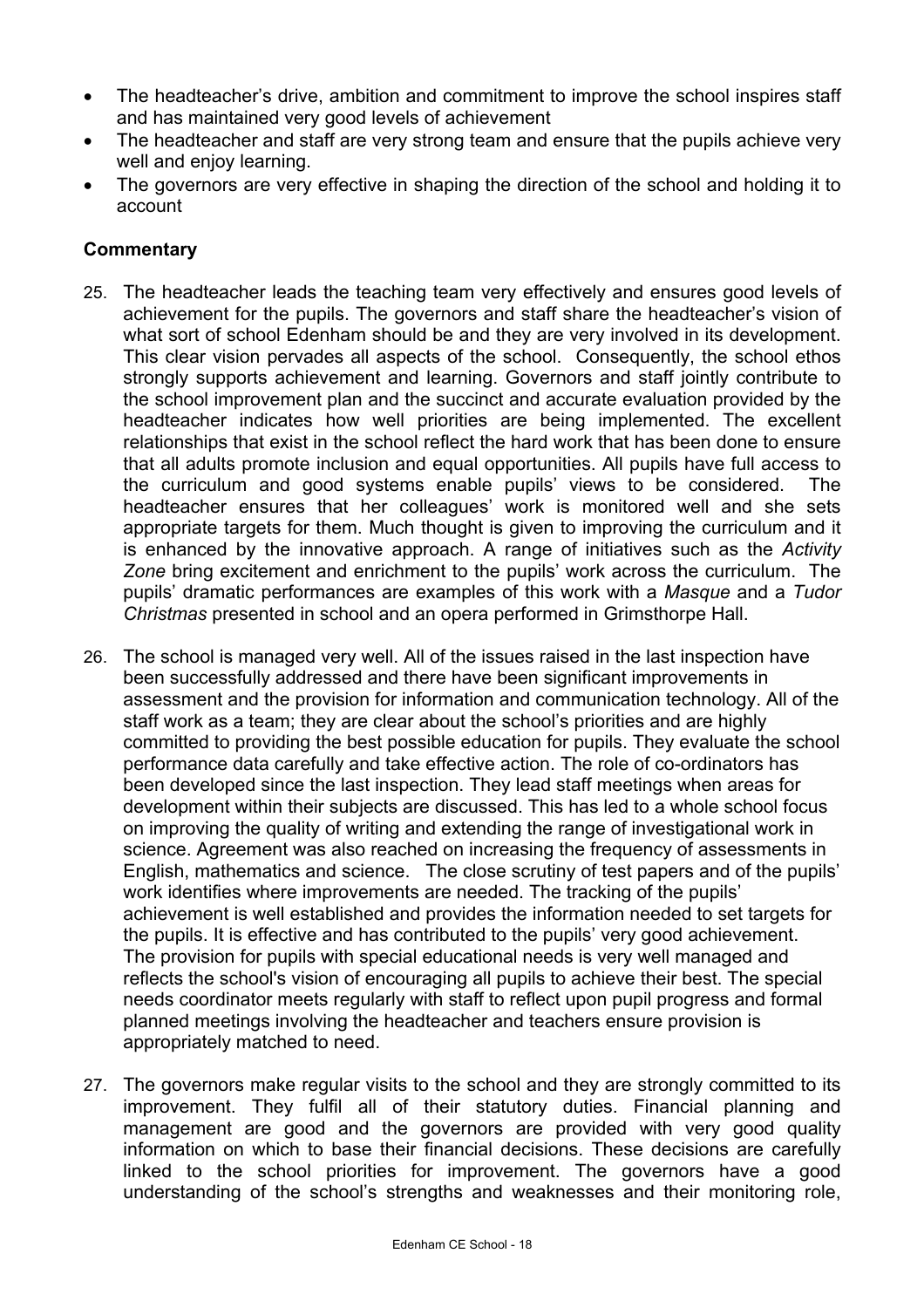particularly in relation to standards and the quality of the curriculum, is well developed. The headteacher ensures that they have the information so that they can evaluate the effect of their decisions on the quality of education that the school provides and the standards that the pupils attain. The governors have evaluated their own performance and then planned training to target areas for development. The commitment and the expertise of the governors ensure that they make a major contribution to leadership of the school and its successes. There are suitable policies to promote inclusion, racial harmony and equal opportunities.

### *Financial information*

#### *Financial information for the year April 2003 to March 2004*

| Income and expenditure $(E)$ |         | Balances (£)                        |        |
|------------------------------|---------|-------------------------------------|--------|
| Total income                 | 285,790 | Balance from previous year          | 23,830 |
| Total expenditure            | 270,534 | Balance carried forward to the next | 15.260 |
| Expenditure per pupil        | 2.577   |                                     |        |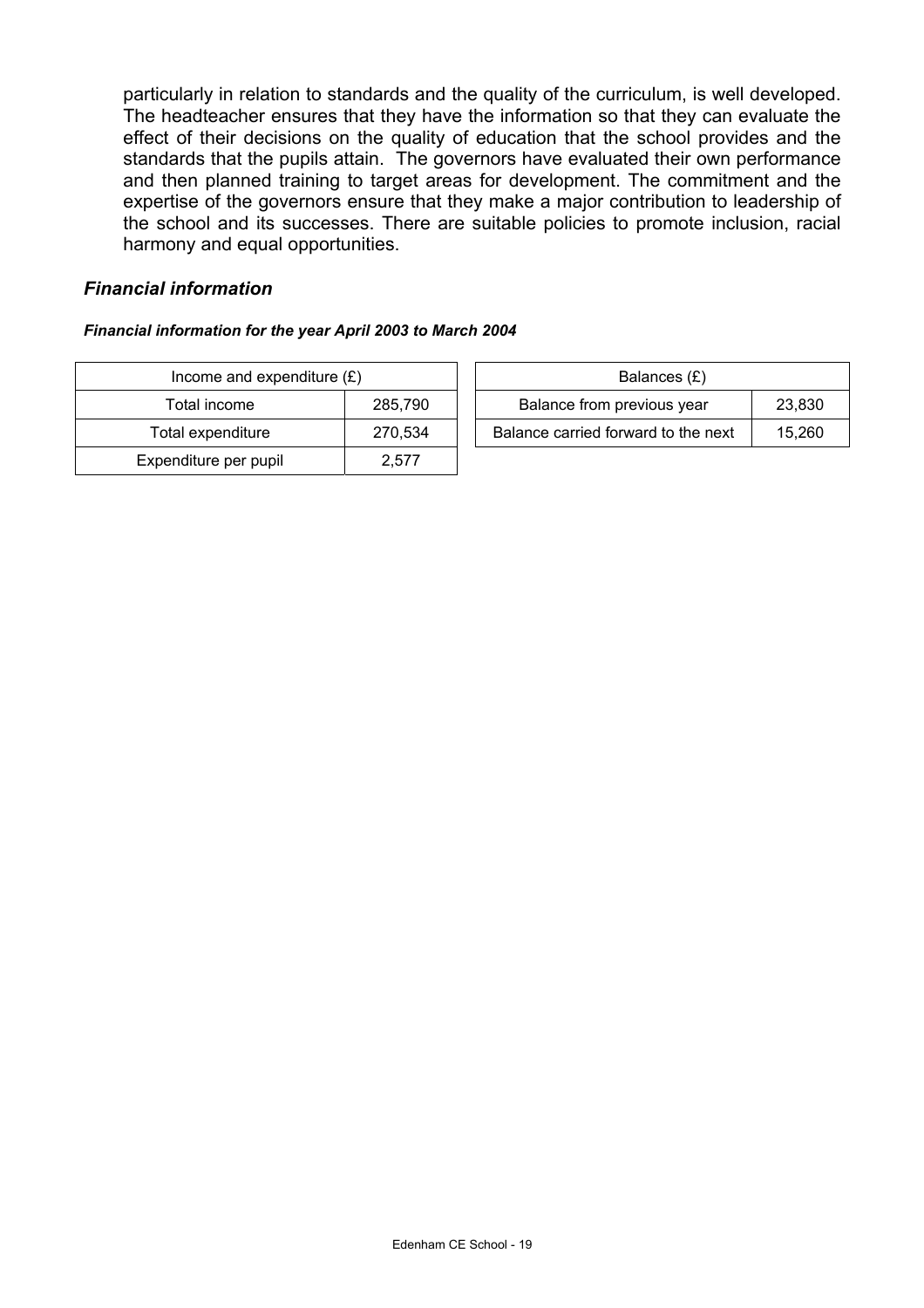# **PART C: THE QUALITY OF EDUCATION IN AREAS OF LEARNING, SUBJECTS AND COURSES**

# **AREAS OF LEARNING IN THE FOUNDATION STAGE**

- 28. There are 17 children in the Foundation Stage in a mixed reception and Year 1 class of 24 in total. Major building works taking place have meant that this class has had several moves and they had only just moved into their new classroom. Children are admitted in September, aged four years, most having attended a pre-school playgroup. Standards on entry to the school are above those usually found in most areas of learning. There is an exception in the current year, where boys show below average scores in personal, social and emotional and mathematical development. Achievement is at least satisfactory and by the end of the reception year the majority of children reach the expected levels of development in all the areas of learning. They exceed the expectations in communication, language and literacy, mathematics and knowledge and understanding of the world.
- 29. Teaching is satisfactory in all areas and a varied and interesting range of activities is provided for the children. However, planning and organisation are based on the National Curriculum programmes of study and there are too few opportunities for children to make independent choices, to work individually and in small groups and to apply their learning to everyday situations through child initiated activities. Subjects tend to be taught discretely making it harder to plan a relevant topic for the children and bring areas of learning together. There is strong support for children with special educational needs and they make good progress. Good assessment procedures track the children's progress in reading, writing and mathematics. There is very good support for the minority of children with special educational needs.
- 30. Timetables show that children enjoy a regular and varied programme of **physical development** with opportunities for using large climbing equipment and apparatus. Children have access to a good range of wheeled toys such as tricycles and scooters. Although no lessons were seen, observations at playtimes, examination of planning and discussions with staff suggest that children develop increasing levels of control and co-ordination. They hop, skip and jump, making good use of the space and practice balancing beanbags and controlling balls in a challenging variety of carefully planned activities. Children learn to handle and manipulate small construction equipment, scissors, brushes and writing tools with increasing control. Since the last inspection children have had access to a safe and partially covered outdoor space, most suitable for frequent physical activity and other activities.

# **PERSONAL, SOCIAL AND EMOTIONAL DEVELOPMENT**

Provision in personal, social and emotional development is **satisfactory.** 

#### **Main strengths and weaknesses**

- The class routines and procedures are well established
- The children develop a sense of responsibility
- There are too few opportunities for children to make independent choices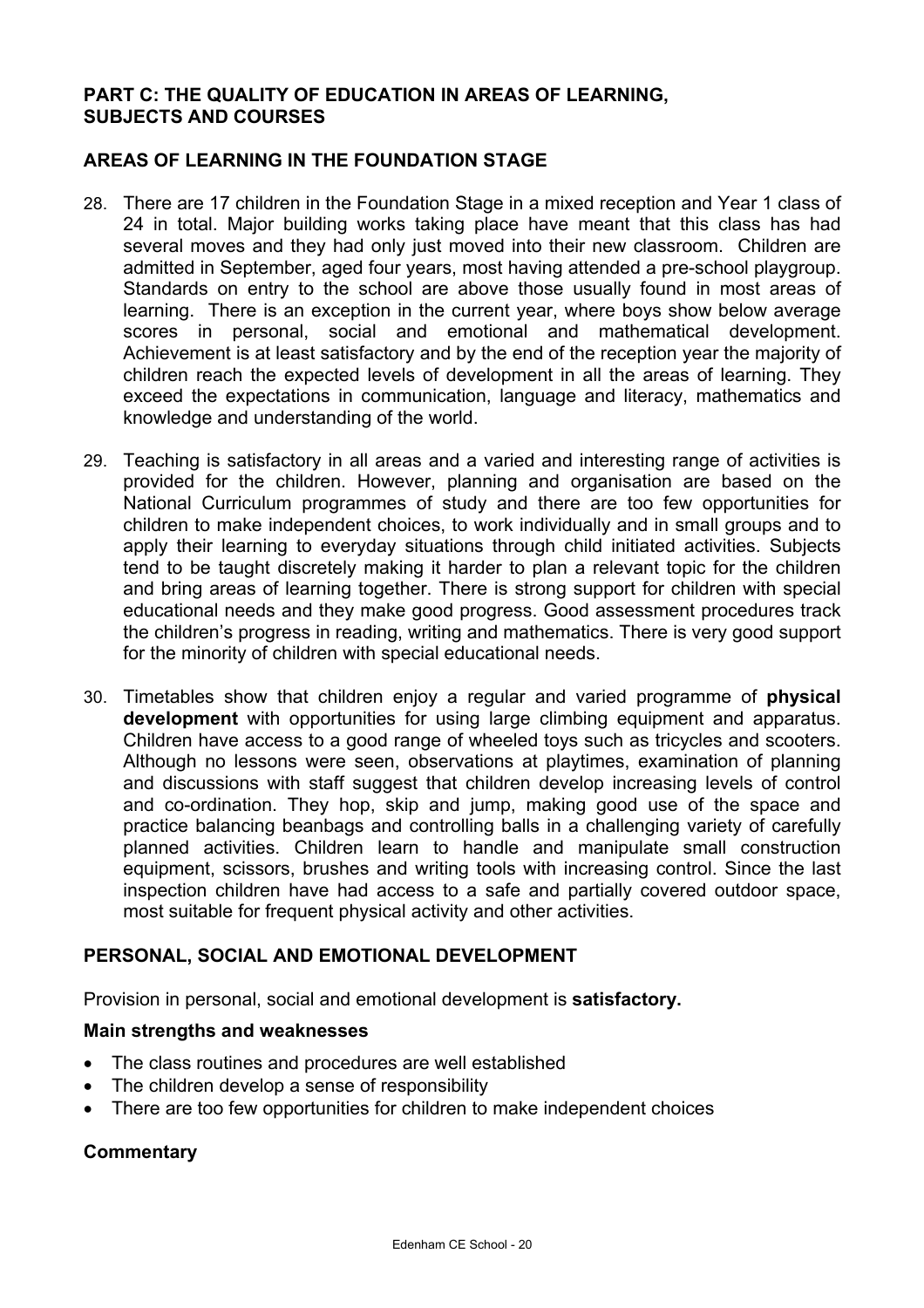31. Most children have experienced pre-school education and they enter reception with a wide range of personal, social and emotional maturity. They settle happily because of very good links between the playgroup and the school and the good relationships established by the teacher and teaching assistant. The children soon become familiar with the clear rules and expectations that create a well-ordered class. Effective use of praise and encouragement motivates the children. They manage their personal belongings efficiently and begin to take responsibility for jobs, such as watering the plants and giving out resources. Children follow instructions well and concentrate sensibly on their directed tasks. They show interest and curiosity in the stimulating displays and resources around them. Child initiated learning is not sufficiently emphasised and the children miss the opportunity to explore an aspect of learning without the direction of an adult. The teacher has high expectations of children's behaviour and most children behave very well. Occasionally children become restless and distracted when they taught in a large group for overlong periods. This affects the quality and pace of their learning.

# **COMMUNICATION, LANGUAGE AND LITERACY**

Provision in communication, language and literacy is **satisfactory**.

# **Main strengths and weaknesses**

- There are good opportunities for speaking and listening
- Phonics is developed well
- There are too few opportunities for the children to write independently

# **Commentary**

32. Lively and enthusiastic introductions promotes a love of books and language. Children enjoy sharing books and talking about the pictures. The teacher encourages children to talk about their news and their favourite *treasures*. She provides a good role model and makes good use of questioning to develop children's responses. Pupils of all abilities are confident speakers because the teacher listens and values their contributions. They are articulate and reach a good standard. There is a strong emphasis on phonics and children recognise initial sounds, blends and familiar words. The most able begin to read simple books which they regularly read to adults. They tackle unfamiliar words with confidence, using their growing knowledge of sounds and other clues. There are many opportunities to practise letter formation and pencil control through copying and colouring activities. Children develop these mechanical skills to a good extent and form letters well. They reach standards beyond those expected for their age group. The development of writing skills is slower as there is an overuse of worksheets that limit the children's ability to write freely and too few opportunities to write independently. The emphasis is on the completion of the task, rather than writing for relevant and meaningful purposes.

# **MATHEMATICAL DEVELOPMENT**

Provision in mathematical development is **satisfactory.** 

# **Main strengths and weaknesses**

• The children reach a good standard in number recognition and counting skills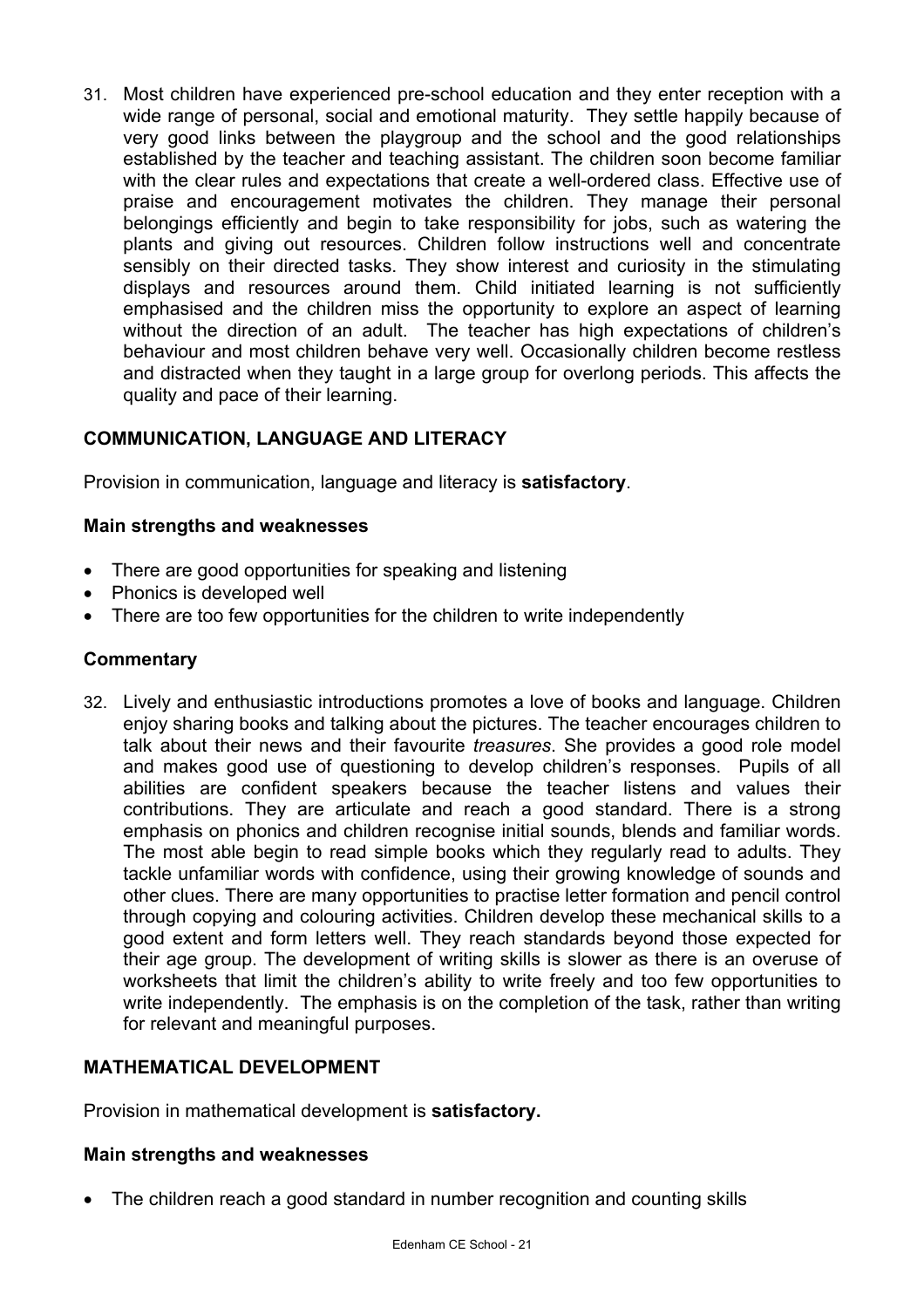• Good use is made of mathematical vocabulary

# **Commentary**

33. Children count and sing number rhymes and songs with enjoyment. They carry out a considerable volume of work to record their progress in counting, sorting and ordering. The children are taught to recognise shapes and they can name simple shapes and sort and classify objects by colour, shape and size. They learn a range of counting songs and rhymes which support their knowledge of basic number. Most children recognise numbers up to 10 and count up to 20; some can add two or three single digit numbers together and have a good understanding of the principles of addition and subtraction. They apply their understanding during daily activities, such as registration. The teacher makes good use of mathematical vocabulary, reinforcing number names, comparative and positional language, such as 'more', 'less' and 'forwards' and 'backwards'. The best learning takes place when children are involved in practical tasks, such as one involving capacity. They estimated how many scoops of water were needed to fill a variety of different sized containers. Adults intervened well in this session to extend learning and the children's understanding. On occasions, however, too little account is taken of the children's varying abilities when they are taught in a large group. The other adults could be better deployed working with smaller groups so that all of the children do not work at the same level of difficulty.

# **KNOWLEDGE AND UNDERSTANDING OF THE WORLD**

Provision in knowledge and understanding of the world is **satisfactory. Main strengths and weaknesses** 

- Interesting activities and visits are planned
- Good use is made of the local environment
- There is too much direction from adults

# **Commentary**

34. Children enjoy an interesting range of stimulating and worthwhile practical activities and visits to broaden their experiences. They see the changing seasons on regular visits to Grimsthorpe Castle and learn about living things when they plant seeds and investigate the growth of tadpoles. Children develop computer skills appropriately by programming a computer driven *Roamer* toy, predicting the number of moves it will take to move a certain distance. In design and technology, children cut, stick and join a variety of materials to make bird scarers. The displayed results are of a good standard of finish. Children have opportunities to use their senses when they are shown a variety of different fruits and vegetables. However, the planning does not allow for sufficient regular and ongoing opportunities for children to explore and investigate materials independently. Scientific work is over directed and children need more time and opportunity to decide how they are going to explore for themselves.

# **CREATIVE DEVELOPMENT**

Provision in creative development is **satisfactory.**

# **Main strengths and weaknesses**

• There are too few opportunities to experiment and express themselves creatively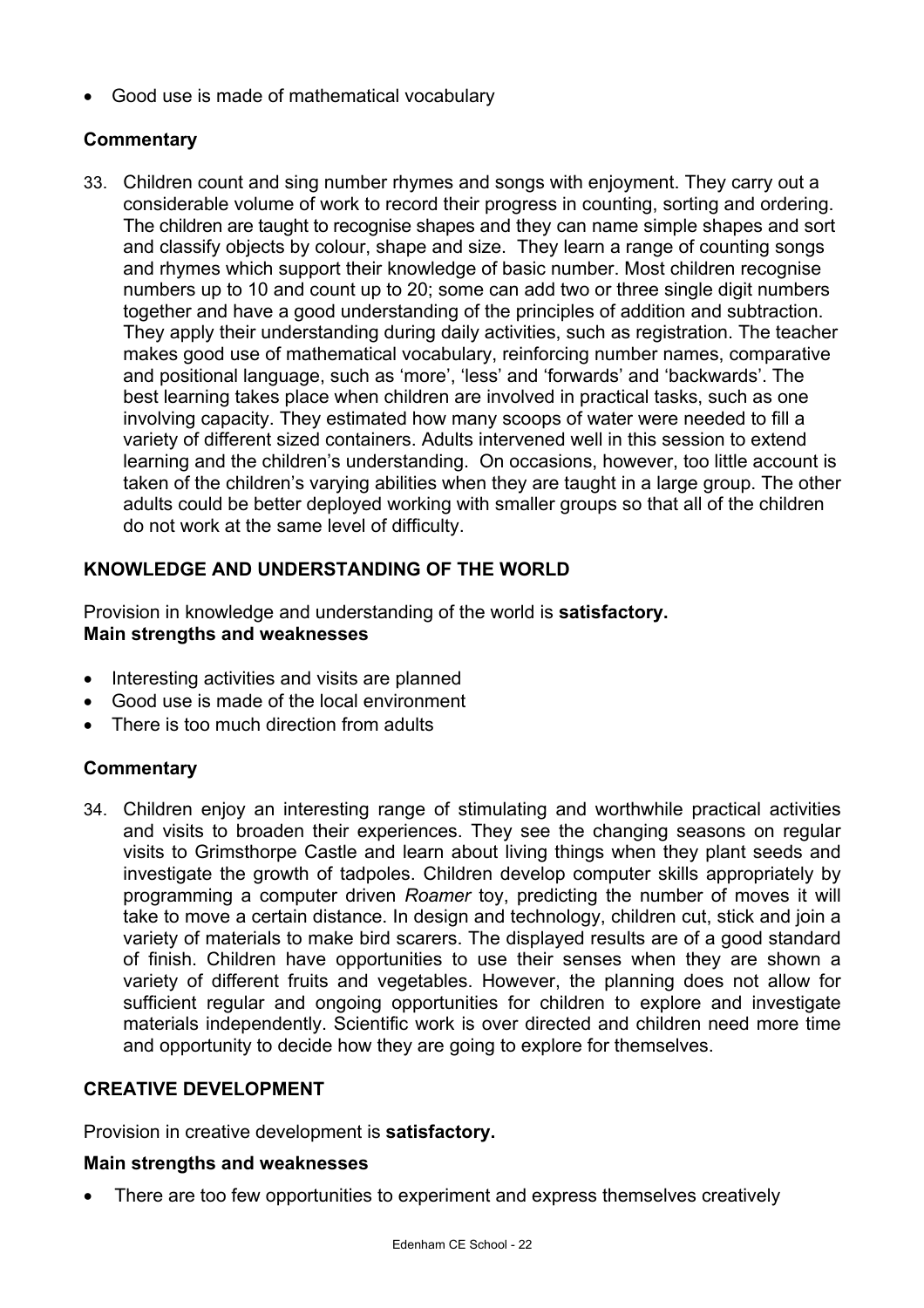# **Commentary**

35. All children have regular access to a suitable range of picture making activities. They paint, stick, draw and make models to illustrate a particular topic. In largely teacher led activities, they gain experience with colour, texture and shape. Children experience a good range of music making activities. They enjoy singing and make good progress in controlling sounds. In well-planned and resourced activities they clap to the rhythm of puppets' names and create a musical score. They confidently participate in organised role-play activities, such as when they play in the 'garden centre' or re-enact stories, following the teacher's lead. They need more opportunities to express themselves with less direction from adults. This was evident when a group of children were only allowed to crayon a picture of one flower from the vase of flowers on display. Some children had quite advanced skills and would have benefited from deciding for themselves both the medium and the format of their work.

# **SUBJECTS IN KEY STAGES 1 and 2**

# **ENGLISH**

Provision in English is **very good**.

# **Main strengths and weaknesses**

- Standards are well above average at the end of Year 6
- Pupils of all abilities achieve well because they consistently work hard and have very positive attitude to learning
- Teaching is very good overall and is particularly strong Years 5 and 6
- There are very good links with other areas of the curriculum, especially in the juniors
- The leadership and management of the subject is very good
- In some lessons, in the infants, inappropriate worksheets limit the achievement in writing of the more able pupils.

- 36. Standards in the present Year 6 are well above average and similar to those found at the time of the last inspection. In Year 2 standards are well above average in reading and above average in writing. The school's actions to raise writing standards have had more impact in the juniors than in the infants where the most able pupils are not always sufficiently challenged.
- 37. Standards of speaking and listening are very high in both the infants and the juniors. Most pupils speak very confidently in all year groups because, in all classes, there are very good opportunities to develop speaking and listening skills and the school places great importance on developing this area of literacy. This is particularly noticeable during whole-class discussions because the teachers' questioning skilfully addresses all abilities and ages, which results in all pupils being involved. In addition, the teachers value what their pupils have to say and the pupils respect each other and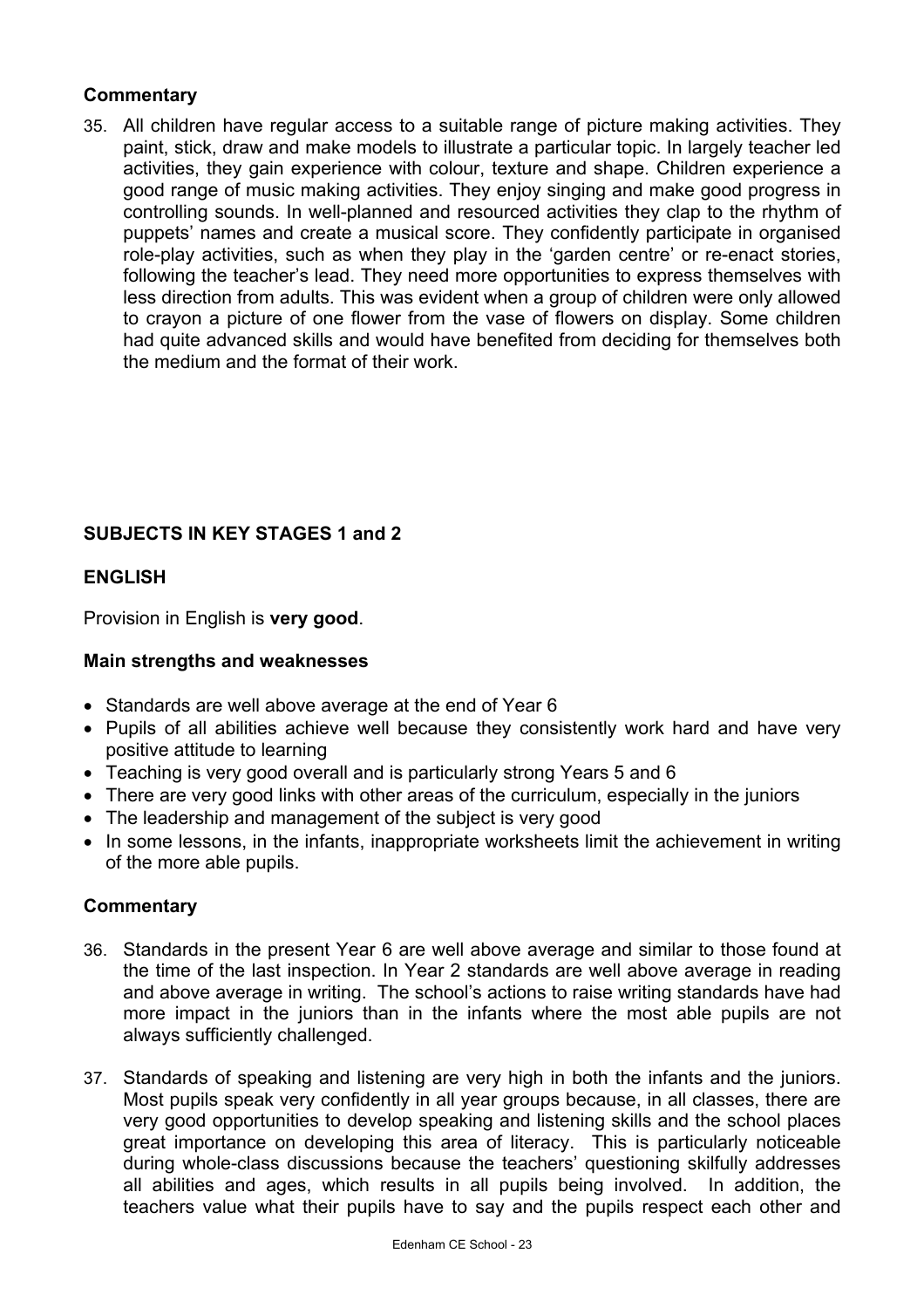listen very well to one another and their teachers in all areas of the curriculum. One particularly effective feature of the literacy curriculum is the emphasis it gives to speaking and listening through drama. Drama workshops, visits to and from theatre groups and the many opportunities the school gives to develop self-confidence, whether speaking in assemblies or performing in the school opera and other school productions ensure that all pupils including those with special educational needs, achieve very well in this area of literacy.

- 38. Standards of reading are well above average across the school and all pupils achieve very well in this area of literacy. Basic skills, such as the way letters make sounds, are very well taught and this gives younger pupils confidence to tackle unfamiliar words. Pupils are encouraged to read regularly at home and parents are very closely involved in the teaching of reading and give very good support. Comprehensive reading diaries for younger pupils are used very effectively for teachers, classroom assistants and parents to monitor and improve pupils' progress in reading. Older pupils read widely and are constantly encouraged to read a wide range of authors and understand particular texts. They keep detailed and comprehensive book reviews. Although the school library area is quite small, there is a good range of reading books to support the curriculum particularly in the younger age classes. Older pupils are very good at using the local library, local bookshops and bringing in their own books. Book fairs and other activities to celebrate reading are regularly held. For example, a very informative and confident talk, to the whole school, on the books of Anthony Horrowitz by a Year 6 pupil resulted in many pupils wanting to try this author for themselves. By the end of Year 6, virtually all pupils are very accomplished readers who can express opinions about their favourite author and explain why they like a particular type of book. Most have read and are able to discuss a very wide range of traditional and modern authors, poets and playwrights.
- 39. Standards of writing are well above average by the end of Year 6 and above average by the end of Year 2. The school has made great efforts and introduced many initiatives to raise standards in this area of literacy. For example, what motivates boys to write is very much taken into account when planning writing activities. Also, the use of very precise and relevant individual targets, motivate and guide pupils to greater achievement. The way writing skills are developed and consolidated very effectively through other subjects in the curriculum has been particularly successful. In such subiects as history, design and technology and science, very imaginative teaching uses diaries, presentation of arguments and explanatory texts to develop the pupils' abilities to target a particular audience and adapt the style appropriately. Standards have risen, particularly in the juniors, where the pupils' achievement is very good. This particularly benefits higher attaining pupils who, as a result, achieve at the higher levels. The achievement of higher attainers is a relative weakness in the infants where an overuse of inappropriate worksheets sometimes limits the creativity, content and presentation of the work of the more able pupils. Also, although some good teaching uses other areas of the curriculum very effectively to support writing, this is not consistent and there are missed opportunities to use the wider curriculum to promote skills in writing.
- 40. Leadership and management are very good. The subject leader is an excellent teacher of literacy and gives very good support to her colleagues. She has a very good overview of English teaching across the school through a very well planned programme of lesson observation and scrutiny of pupils' work. Systems of assessment have been improved are now very detailed and effective. Teachers are better at judging levels. The much greater use of drama and art has raised standards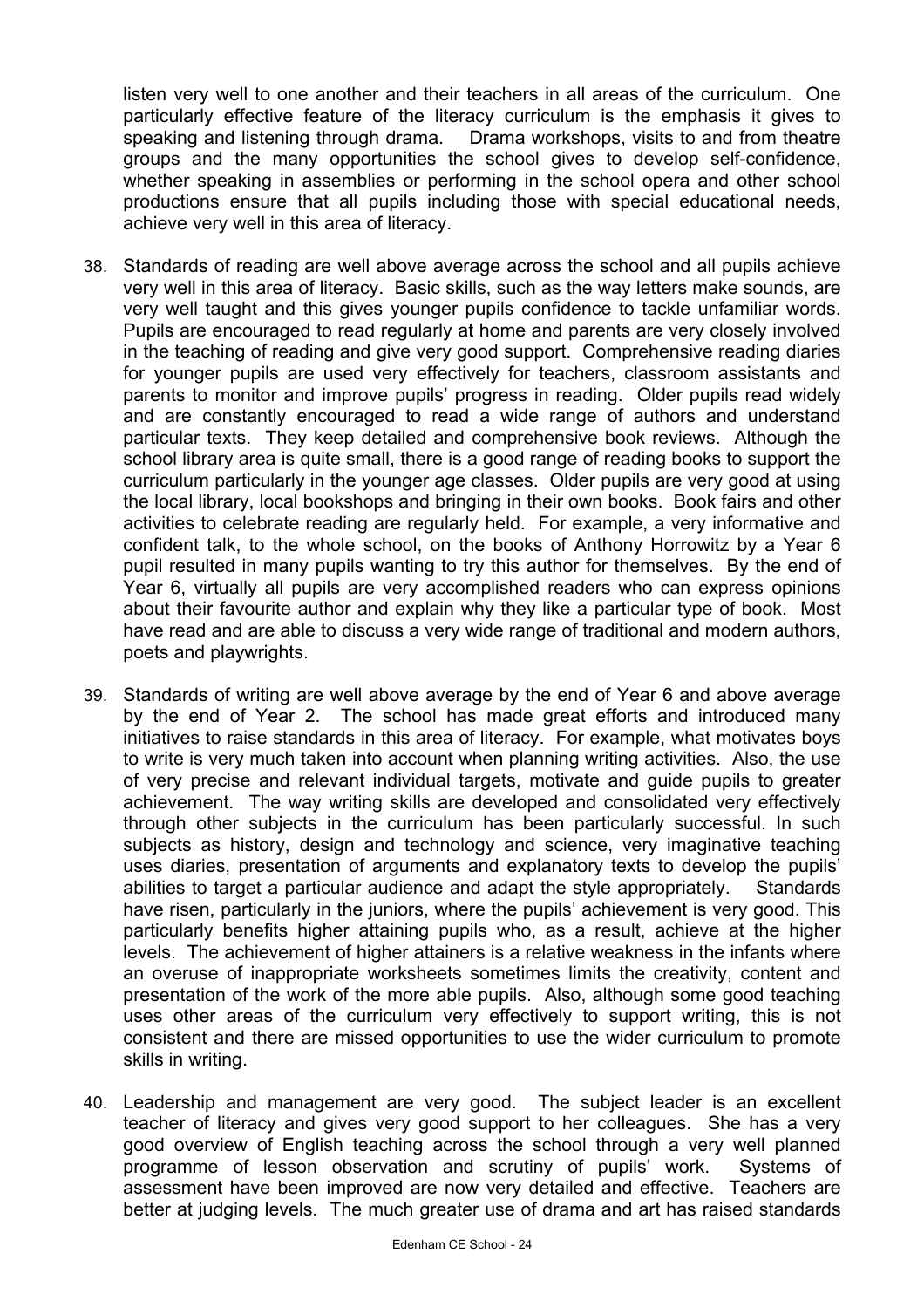in speaking and listening and this has fed through to writing. A very strong crosscurricular approach is now well established. Special educational needs pupils are very well supported by skilled teaching assistants who work closely with the class teacher.

# **Language and literacy across the curriculum**

41. Literacy skills are used very well across the curriculum. Much of the pupils' extended writing practice is carried out in other curriculum areas such as humanities, the arts and religious education. Science and design and technology lessons also provide a good context for writing, and are frequently used for writing plans, instructions and results of experiments and evaluations. ICT is used well to support literacy teaching and learning, such as when pupils use word processing to present their work or the Internet for research.

# **MATHEMATICS**

Provision in mathematics is **very good.**

### **Main strengths and weaknesses**

- Standards are well above average at the end of Year 2 and 6. Pupils of all abilities achieve very well
- Teachers have a good knowledge of the subject and plan work that matches the pupils' abilities
- The subject is well led and managed
- Greater emphasis could be given to problem solving and investigational work

- 42. High standards in the subject have been maintained since the last inspection. The teachers' consistent implementation of the National Numeracy Strategy, with its emphasis on developing the pupils' mental calculation skills and their understanding of the processes of mathematics, has had a considerable impact upon standards. The scrutiny of the pupils' past and present work and lesson observations confirm that all pupils, regardless of ability, make very good progress and achieve very well in relation to their prior attainment. The skills of mental calculation are systematically taught and the pupils build up a range of strategies that assist them in calculating mentally. Teachers and teaching assistants are particularly skilful in using questions that extend pupils' thinking and provide good information about pupils' understanding. The teaching assistants make a significant contribution to the pupils' learning, working particularly well with small groups of pupils in well-planned activities. They are well briefed by the teachers and have good knowledge of what the pupils they are supporting are expected to learn.
- 43. The quality of teaching and learning is very good. All of the staff have good subject knowledge: expectations are high, lessons move along at a brisk pace and the pupils speak of their enjoyment of the subject. A strong feature of the work is the way in which the teachers assess the pupils' understanding and plan future lessons based on what the pupils need to do to improve. In the lessons observed the pupils were very well behaved and keen to learn. In Year 2 they demonstrated a good understanding of time and learned that the passage of time is relentless. The teaching assistants were well deployed and the pupils, in small groups, extended their ability to calculate and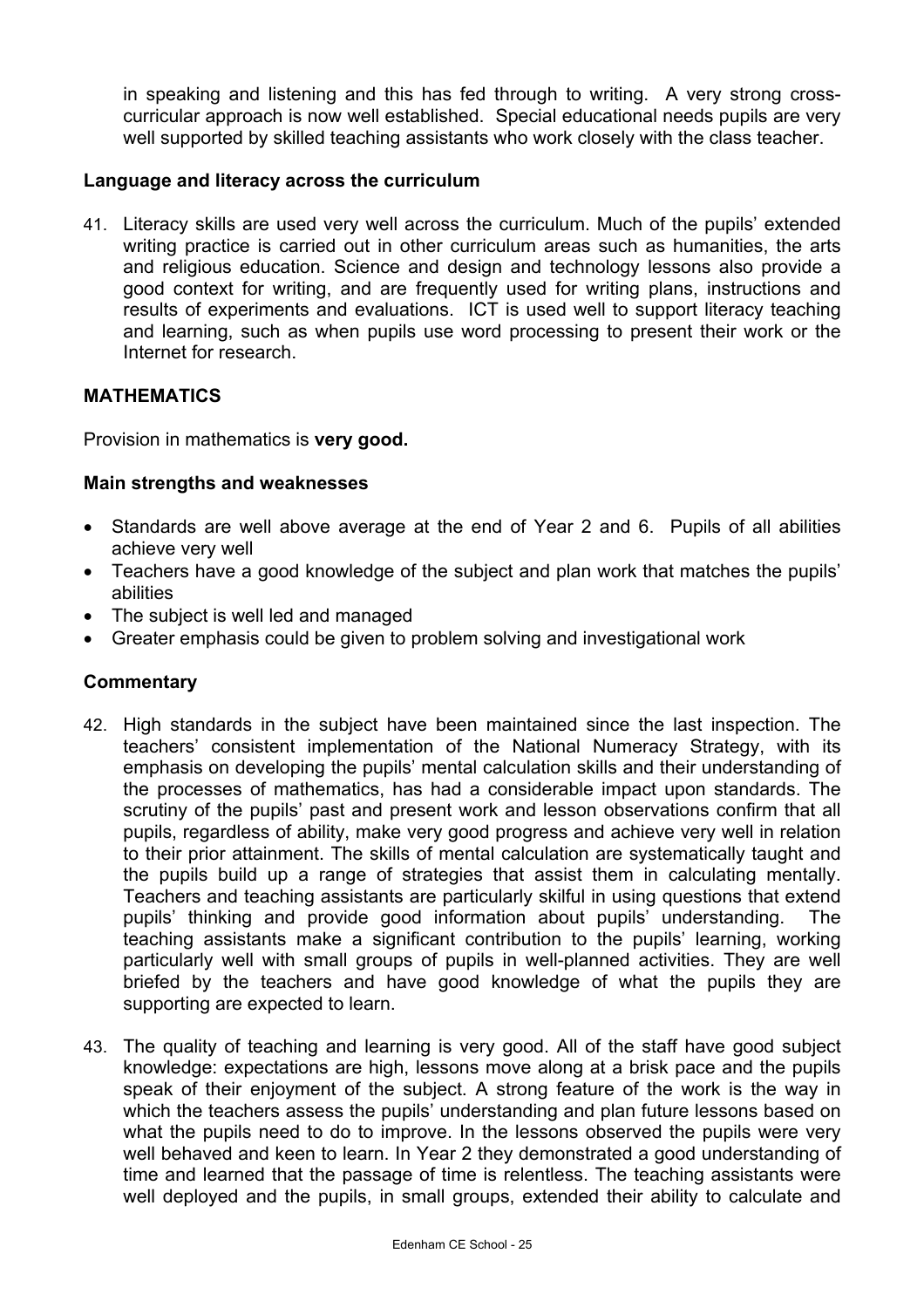record digital times. In Year 6 the pace of the lesson observed was brisk. The teacher had very clear learning objectives for the two age groups in the class and the pupils rapidly improved their ability to carry out calculations involving equivalent fractions. After they have covered the core work, the more able pupils are given extension activities that provide a greater level of challenge. At times they have so many calculations to complete for the core task that they do not have time to tackle the more difficult work and to increase the rate of learning.

44. The co-ordinator leads the subject very effectively and provides good guidance for her colleagues based on the analysis of tests taken by the pupils. Teachers' lessons are observed, improvements suggested and further training provided. An audit of the subject led to more frequent assessments of the pupils' work. These very good assessment systems and the careful tracking of the pupils' progress that have been devised is a key factor in pupils' achieving their potential. The need to provide more opportunities for the pupils to solve problems and to carry out investigations in mathematics has been identified by the co-ordinator and this is confirmed by the inspection evidence. Staff are aware of the need to place greater emphasis on this aspect but too few examples are present in the pupils' work

### **Mathematics across the curriculum**

45. Older pupils use mathematics confidently to help their learning in other subjects. This was evident when handling data and retrieving information from spreadsheets. Year 6 pupils have devised graphs in science to show how sound travels in different directions. Most classes generally use ICT well to support mathematics, but its use in investigational work is underdeveloped.

### **SCIENCE**

Provision in science is **very good.**

### **Main strengths and weaknesses**

- By the time the pupils leave the school they have acquired very good skills in carrying out scientific investigations
- All elements of the curriculum are comprehensively covered
- Worksheets are overused in Years 1 and 2

# **Commentary**

46. After a dip in standards in Year 6 an audit of the subject revealed that a greater emphasis needed to be placed on investigations. The inspection of the workbooks in Years 3 to 6 shows that an appropriate number of investigations have been carried out by the pupils and the standards in the current Year 6 are well above average. The pupils' achievement is good in Year 1 and 2 and very good in Years 3 to 6. When pupils start school, they have a good knowledge and understanding of their natural world. In Years 1 and 2, a published scheme, consisting mainly of commercial work sheets, ensures thorough coverage of curriculum requirements. However, the pupils do not have enough opportunities to carry out their own investigations and to record their work in different ways to develop their writing and presentation skills within the subject. In a lesson about seeds and growth, pupils were engrossed by the teacher's lively and interesting presentation of pictures, seeds and growing plants. While they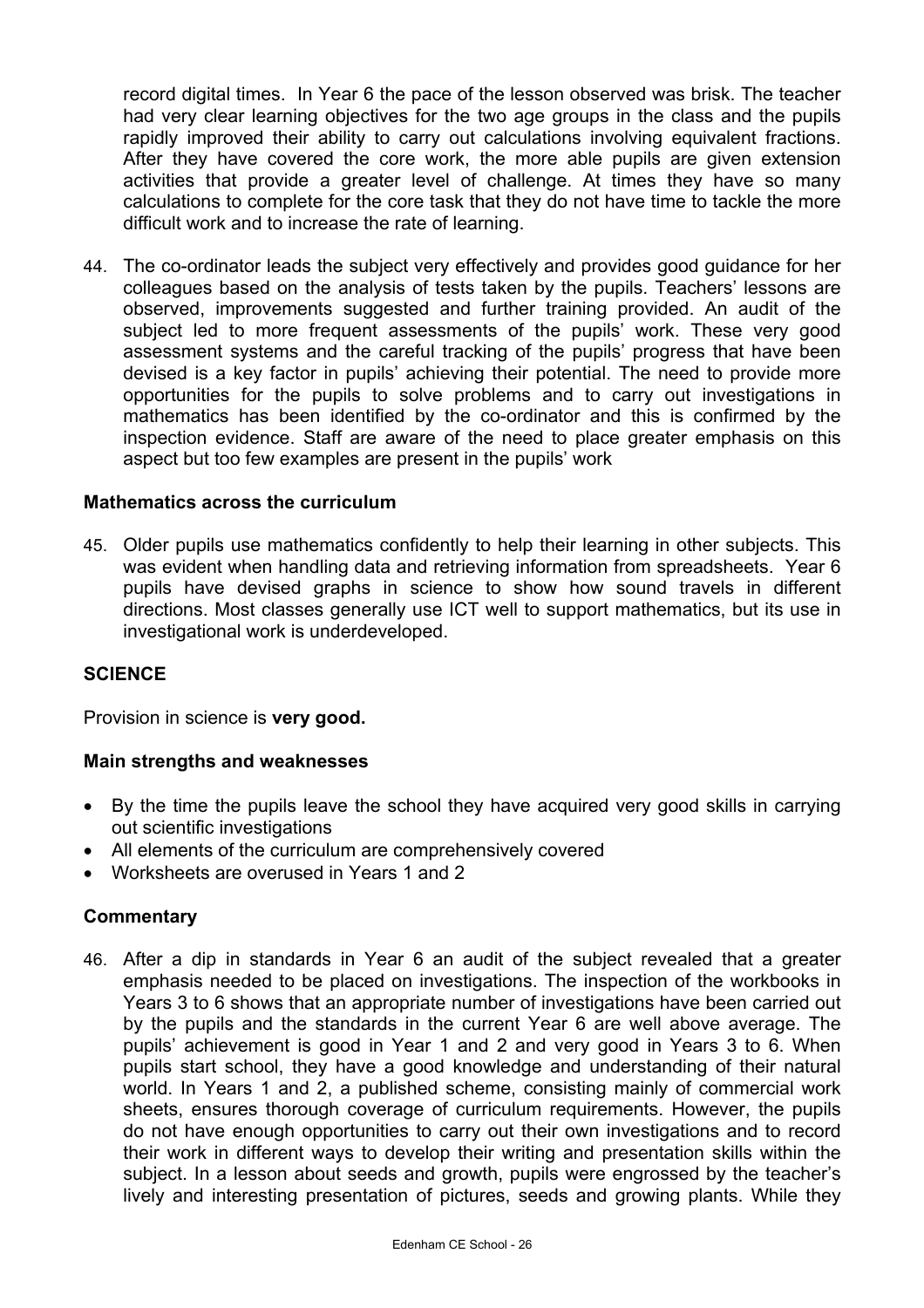make good gains in their knowledge they did not investigate the plants for themselves and opportunities to set out their findings in different ways were limited. In Years 3 to 6, the curriculum is well planned on a two-year cycle to provide pupils with a wealth of stimulating work. Teachers have high expectations and pupils present the outcomes of their investigations to a high standard and in a well organised way. Workbooks show extensive recording of an interesting and wide variety of scientific investigations.

- 47. Teaching is good overall, varying from satisfactory in Years 1 and 2 to very good in Years 3 to 6. The expertise and enthusiasm of the co-ordinator develops the confidence and participation of pupils in Years 3 to 6. By teaching in all the year groups from Year 3, she ensures that pupils build progressively on previous learning. The teacher makes very good use of a variety of resources to motivate pupils to design and carry out their own experiments, such as one to find out how much water a tap root will take up. In response to challenging questions, pupils made good use of scientific vocabulary, such as *variable* and *evaporation* and showed good understanding of what constitutes a fair test. In Years 5 and 6 pupils benefit further from well-planned opportunities for independent research. They make predictions, think carefully and modify their ideas as a result. They record their experiments in a variety of different ways including charts, graphs, diagrams, tables and independent writing. They do so to a high standard, showing good levels of knowledge and understanding of scientific principles.
- 48. Leadership and management are good. The co-ordinator has carried out thorough analysis of results and pupils' work to accurately identify strengths and weaknesses of learning. Assessment procedures are good and tracking systems highlight individual concerns and inform future planning to a good extent. The subject leader's confidence and expertise makes a good contribution to pupils' high levels of achievement from Year 3 onwards.

# **INFORMATION AND COMMUNICATION TECHNOLOGY**

Provision in information and communication technology (ICT) is **satisfactory**.

# **Main strengths and weaknesses**

- All staff are confident in the use of computers and make good use of them to support the pupils' learning
- The additional staffing provision for the subject provides good support for learning
- Computers could be used more to support work in other subjects

# **Commentary**

49. The pupils make good progress as they move through the school, improving their skills year on year. They are competent in most areas of the curriculum and attain standards that are broadly average by the end of Years 2 and 6. The range of work covered is wider than at the time of the last inspection and provision in the juniors has improved as the National Curriculum requirements are now fully covered. A two year progressive curriculum cycle has been established and what the pupils are to be taught is set out clearly as a guide for the teachers in all four classes in the school. The scrutiny of work and discussions with pupils reveal that this programme of work is successfully implemented. The ICT suite is in regular use, although the computers that are based in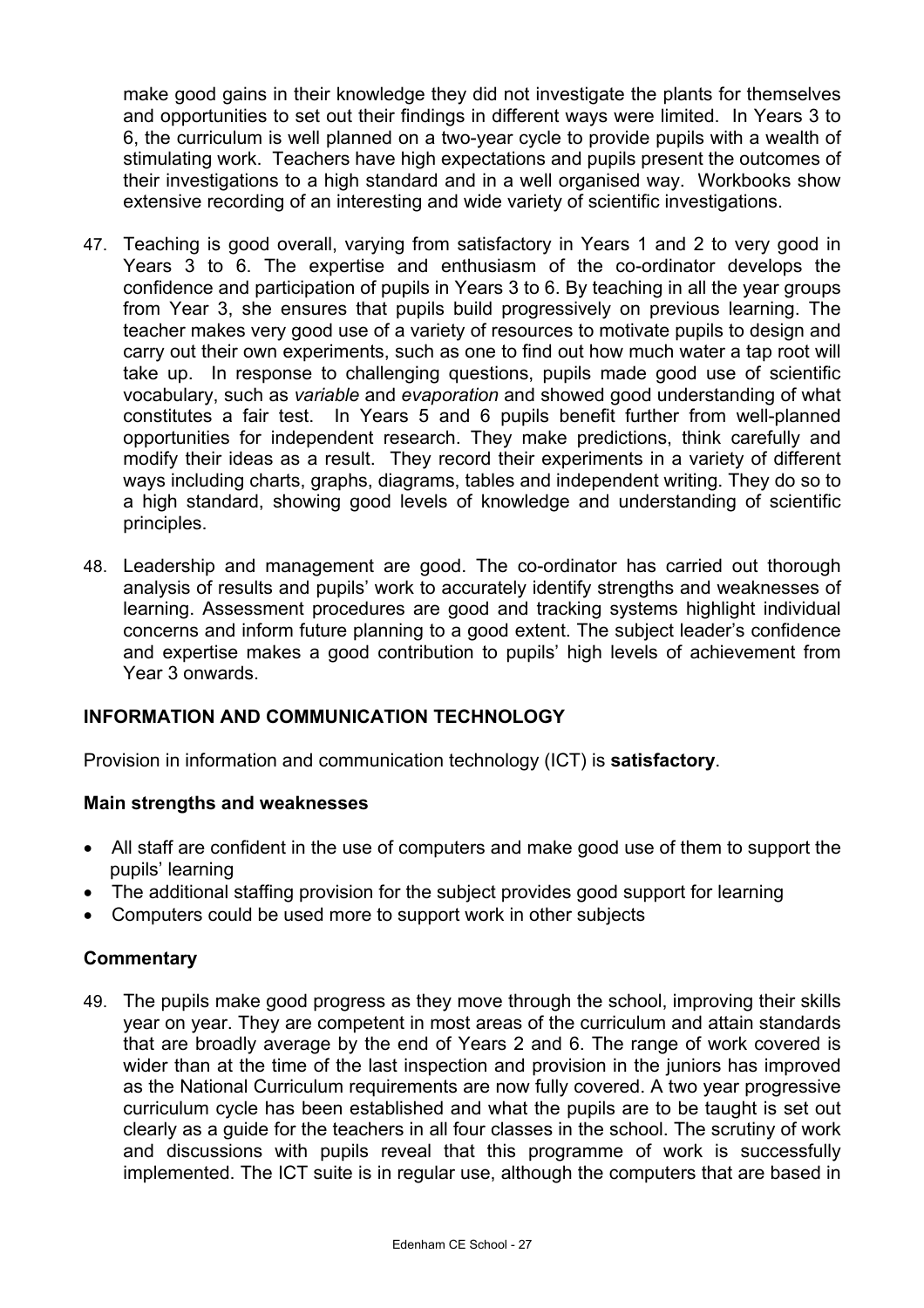classrooms are not networked with those in the suite and are now out of date and shortly to be replaced..

- 50. The quality of teaching is good. Year 5 and 6 pupils are regularly by a part-time teacher who recently retired from the school. He has good subject expertise and in a lesson observed during the inspection he taught the Year 6 pupils to successfully write a control program with sequential instructions to lift a load and place it in a container . A teaching assistant is also skilled in supporting the pupils. The school ensures that she has opportunities to attend relevant training and to consequently cover a wider range of work with the pupils. The teachers are skilled in using programs such as *Powerpoint* to teach the pupils how to create a slide presentation. The pupils in Years 5 and 6 wrote a play and then converted scenes from it into slides. A presentation was then made to younger children in Reception and Year 1. The pupils develop good word processing skills and know how to use ICT to add to, amend and combine different forms of information from different sources. They make use of spreadsheets to display personal characteristics and favourite biscuit types. They access websites to find out scientific information and make good use of the Internet to gather information. They are gaining competence in the use of digital cameras and incorporating photographs into their work.
- 51. The subject is well co-ordinated by the headteacher and she has appropriate plans for improving provision. The computers in the suite are to be replaced in the near future and the present machines re-located to classrooms. Assessment procedures have been recently revised and pupils taking some responsibility for their own learning carry out their own skills check list.

# **Information and communication technology across the curriculum**

52. The co-ordinator is aware of the need to extend the use of ICT across the curriculum. Although the pupils research aspects of religious education, history and geography and teachers use a selection of programs to improve skills in English and mathematics, computers are not used sufficiently to support cross curricular work.

#### **HUMANITIES**

- 53. As no lessons were observed in geography and history, insufficient evidence was gathered to make judgements about the quality of provision in these subjects. In both subjects, discussions were held with the co-ordinator and groups of pupils, teachers' planning was examined and pupils' workbooks were inspected. The standards in **history** and **geography** appear to be well above average in both subjects by the end of Year 6. Very good use is made of the local environment and visits to places of interest to enrich the curriculum. The pupils in Year 1 and 2 gain a good understanding of the contrasting features of their local environment and changes over time when they visit farms, Bourne town centre and nearby woods. In history the pupils study toys through the ages and a good feature of the work is the enrichment provided by staff from Doncaster Museum who bring artefacts to the school for the pupils to study. A good range of work is covered although the pupils record much of their on restrictive worksheets that prevent them from writing at length and presenting their work in a variety of different ways.
- 54. The work of the pupils in Years 3 to 6 is of high quality and is carried out over a four year cycle. In geography they are successfully introduced to environmental issues and they have a very good understanding of the major physical features of the world.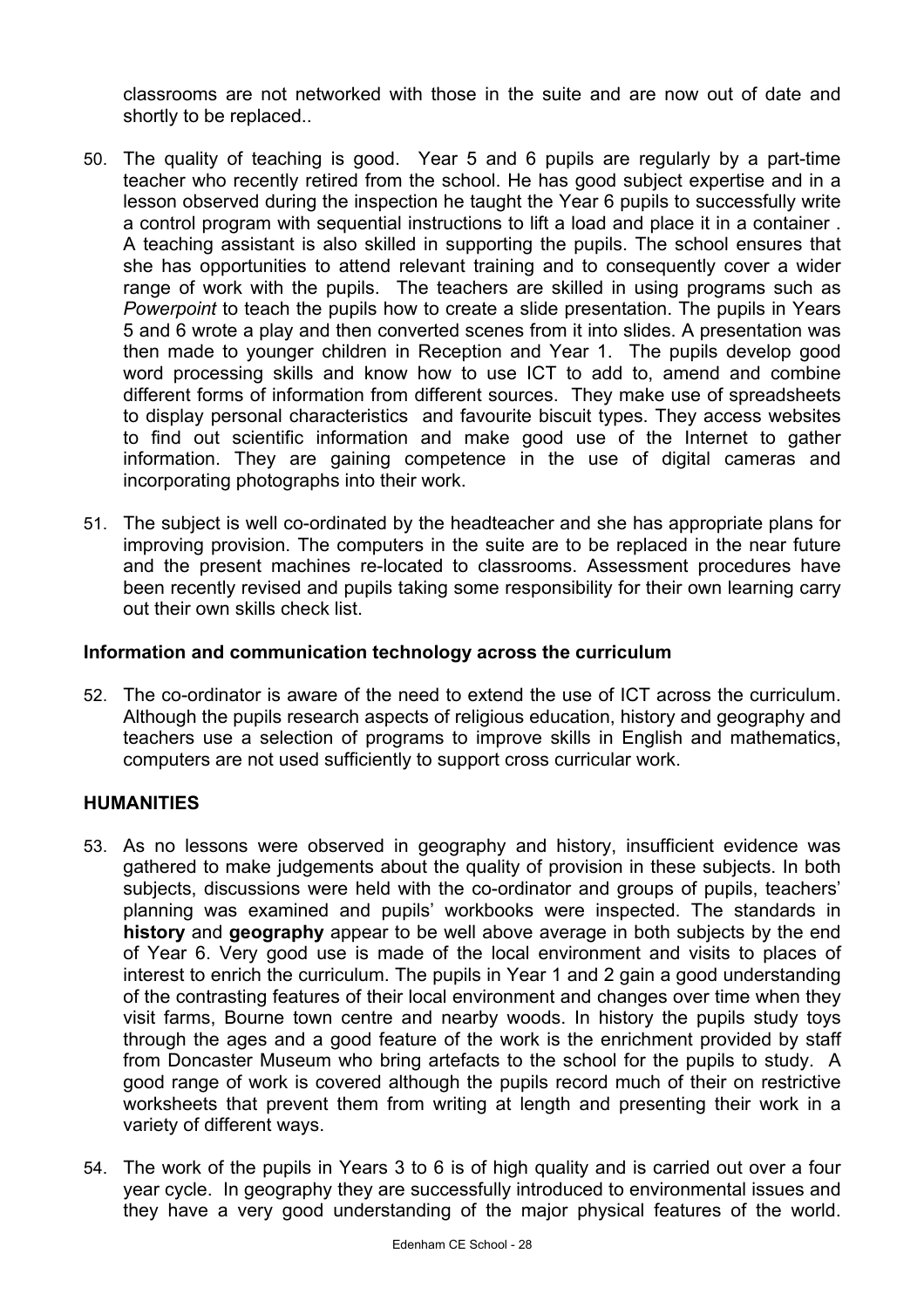Workbooks contain studies of rivers, mountains and volcanoes and the pupils speak knowledgeably about these physical features. They use their ICT skills to gather information about glaciers, the impact of altitude on lungs and how roads are constructed in mountainous areas. In history, very good use is made of artefacts and photographs to extend the pupils' historical understanding. Cross-curricular links are established with music, art, design technology, drama and religious education. Timelines are the means by which the teacher improves the pupils' understanding of chronology; they cover longer periods of time as well as an overview of events during a monarch's lifetime. Visits and visiting experts are fundamental to historical studies. Work on Tudors was enhanced with a visit to Kentwell Hall in Suffolk, a Tudor manor house where enactments take place. The pupils wore clothes of the period and learned to speak sixteenth century English. They learned authentic songs and performed dances of those times. Back in school, replica Tudor instruments were brought by a visiting expert for the pupils to play and they designed and made their own versions in technology sessions. A similar approach was adopted for Victorian studies and the pupils, knowledge and understanding of the period is very good. The subjects are enjoyed immensely by the pupils and their learning is deepened by the very effective planning of teachers and the emphasis placed on work beyond the classroom.

#### **RELIGIOUS EDUCATION**

The provision for religious education is **very good.** 

### **Main strengths and weaknesses**

- Subject leadership is strong
- Visits and visitors make a strong contribution to pupils' learning

- 55. The subject has a significant place in the life of the school and lessons are well planned to ensure extensive coverage of the curriculum and continuity of learning. The co-ordinator is strongly committed to developing pupils' awareness and understanding of other world faiths and has been very proactive in forging strong links with, for example a Hindu community in Peterborough. She provides a very good role model and her commitment is shared across the school, leading to very good teaching overall. There are visiting speakers from the Jewish, Sikh, Islamic and Hindu faiths and planned visits to mosques, cathedrals, temples and synagogues. This leads to very good learning opportunities and provides the pupils with a clear understanding of the similarities and differences between world faiths.
- 56. No lessons were seen in Years 1 and 2 but examination of books and discussions with pupils and staff show that the standards the pupils reach are well above the expectations of the locally agreed syllabus. By the end of Year 2, pupils have a very good knowledge of Christianity through stories, well planned visits to local churches and frequent and regular visits from the local vicar who makes a significant contribution to pupils' knowledge and understanding. They have a good knowledge of the life of Jesus through Christian festivals and enjoy Bible stories, such as Joseph's manycoloured coat. By the end of Year 6, standards are well above what might be expected for the pupils' age. They have a firm foundation of religious knowledge and consider fundamental issues based on faith. They recognise that Bible stories are symbolic and pose thoughtful questions, such as 'Who wrote the Bible and how do we know?' Pupils are encouraged to ask questions of the vicar who visits on a regular basis. There are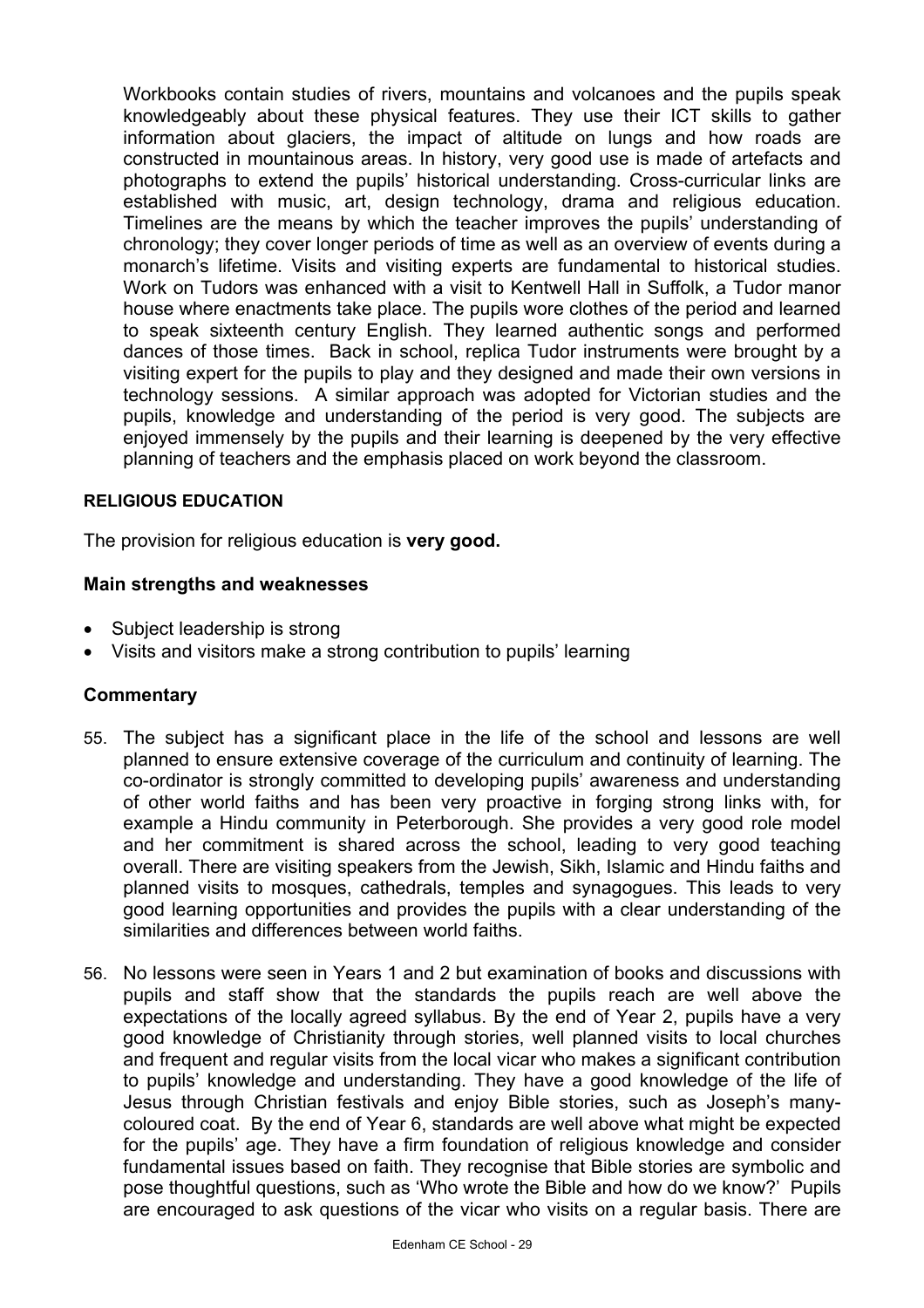good opportunities provided for reflection on the honest answers provided to some challenging questions about his faith. In a very good lesson in Year 5 and 6, pupils the teacher successfully achieved a holistic approach, linking religious education effectively with science and literacy as pupils debated issues as diverse as hunting, recycling and the fur trade. They had very good opportunities for discussion and gave consideration to the part they play in caring for the environment and endangered species. Pupils produce posters, prayers and letters to relevant authorities, showing a well-developed sense of community awareness and responsibility. Some produce sensitive and thought provoking poetry reflecting deep thinking and reflection. They achieve very well.

# **CREATIVE, AESTHETIC, PRACTICAL AND PHYSICAL SUBJECTS**

- 57. Only one lesson was seen in art and design and design and technology so there was insufficient evidence to make a firm judgement about overall provision in these subjects. However, from looking at displays, photographs and pupils' portfolios, teachers planning and discussions with pupils and teachers, it is evident that the arts are a major strength of the school's provision.
- 58. The quality of teaching in the one **art and design** lesson seen was excellent because of the teacher's own expertise, knowledge and enthusiasm for the subject. Also, excellent resources enabled Year 5 and 6 pupils to gain a very good understanding of Art Nouveau and the work of Beardsley, Klimpt and Tiffany. They very expertly created their own curvilinear designs. There is a very well planned curriculum that makes very good links with many other subjects, such as observational drawings of toys to link with history in Year 1 and 2, or using pastels to create still life and imaginary landscapes modelled on the work of native artists in Years 3 and 4. As pupils move through the school, skills are progressively and systematically developed and the work of a whole range of great painters, artists and sculptors is studied. Another major strength of the provision is in the number and range of artists who come into school and work with teachers and pupils. This gives them first hand experience of working with a specialist and is one of the many aspects of the art curriculum that the pupils enjoy so much.
- 59. There is a very interesting and well-planned curriculum in **design and technology**. Year 3 and 4 pupils spoke enthusiastically about designing and making wheeled vehicles out of junk that used pneumatics in various ways. In a very good lesson they analysed different types of bread and decided what makes a healthy sandwich. It was also evident that the subject is used very well across the curriculum. Very good links were made with literacy when Year 5 and 6 pupils made and designed to very specific criteria some excellent wall hangings based on nursery rhymes. The pupils also spoke enthusiastically about designing and making various musical instruments, which were tested and evaluated by the reception children.

# **Music**

Provision in music is **very good**.

# **Main strengths and weaknesses**

- The leadership of the subject is excellent
- The quality of learning is very good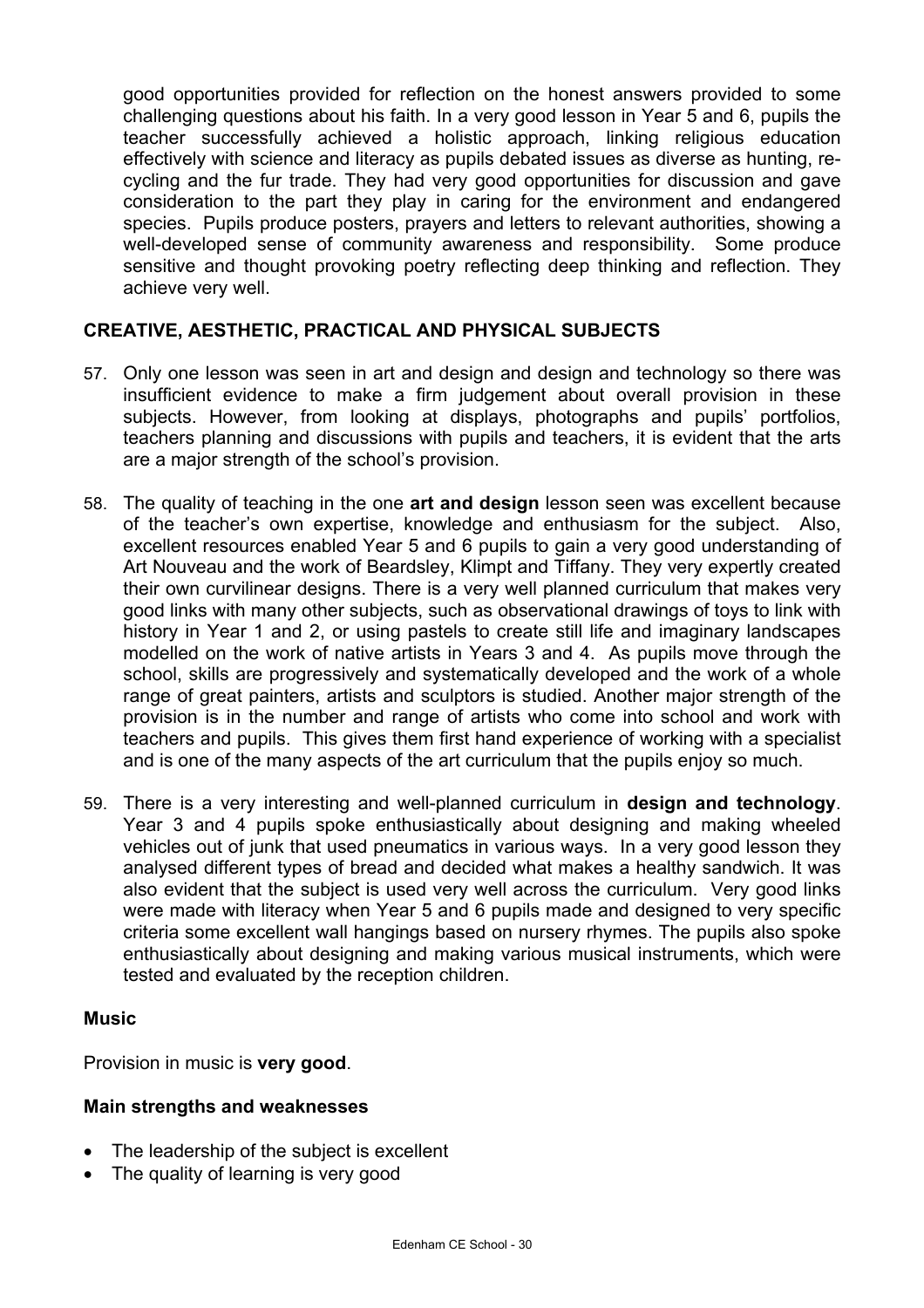- 60. Music continues to be a considerable strength of the school as it was at the time of the last inspection. Although no lessons were seen in Years 1 and 2, discussions with pupils and teachers and examination of documentation indicate that curriculum coverage is very good and that teachers plan a wide range of work for the pupils. The subject leader is an advanced skills teacher and ensures that the staff receive excellent advice and training. She has a very strong influence on the quality of music in the school. All pupils experience and benefit from the rich provision of musical activities throughout the school. From the earliest stage in reception, children thoroughly enjoy musical activities. There is a very well planned programme of lessons providing a clear focus on the progression of skills in all the required musical elements.
- 61. Singing in assemblies is tuneful and expressive with clear diction and a very good sense of timing. Pupils build on their knowledge and understanding to very good effect and by the time they leave the school they have reached standards well above expectations for this age group. Achievement is very good. Two lessons were seen in the juniors; both of outstanding quality. The talent and expertise of the teacher and her very high expectations of performance resulted in high quality ensemble singing. All pupils sang exceptionally well in two and three part harmonies and were confident to sing solos on request. The teacher's frequent use of musical vocabulary ensured very good understanding of terms such as texture and timbre. Pupils have learned good techniques to enable them to control the pace, pitch and volume of their voices with consummate skill. The pupils showed high levels of imagination, sensitivity and creativity when they composed and performed pieces using notation. Working well together, they used their knowledge of ostinati to successfully create changes of moods and effects. They played a wide variety of tuned and untuned instruments to represent a journey with sensitivity and skill. Their compositions were of a high standard, worthy of a wider audience. Pupils were totally absorbed in creating music and showed a strong sense of discipline and commitment. They valued and respected one another's efforts.
- 62. Many pupils enjoy learning instruments in small groups, practise the recorder and take part in ensemble practices, at every opportunity. A high proportion of pupils, mainly girls, take advantage of the good opportunities to learn an instrument. Pupils from Year 3 upwards reach a high standard of cello playing, for example. The good relationships and sense of continuity provided by a visiting teacher contributes to the high levels of interest, ability and application shown by pupils. They practise diligently at home and have a good understanding of notation and musical terminology. Many reach very high standards.

# **Physical education**

Provision in physical education is **very good**.

# **Main strengths and weaknesses**

- The school makes very good use of community and other resources to provide a strong and well-balanced curriculum
- The subject is very well supported by a very good range of extra-curricular activities
- The systems of assessment are good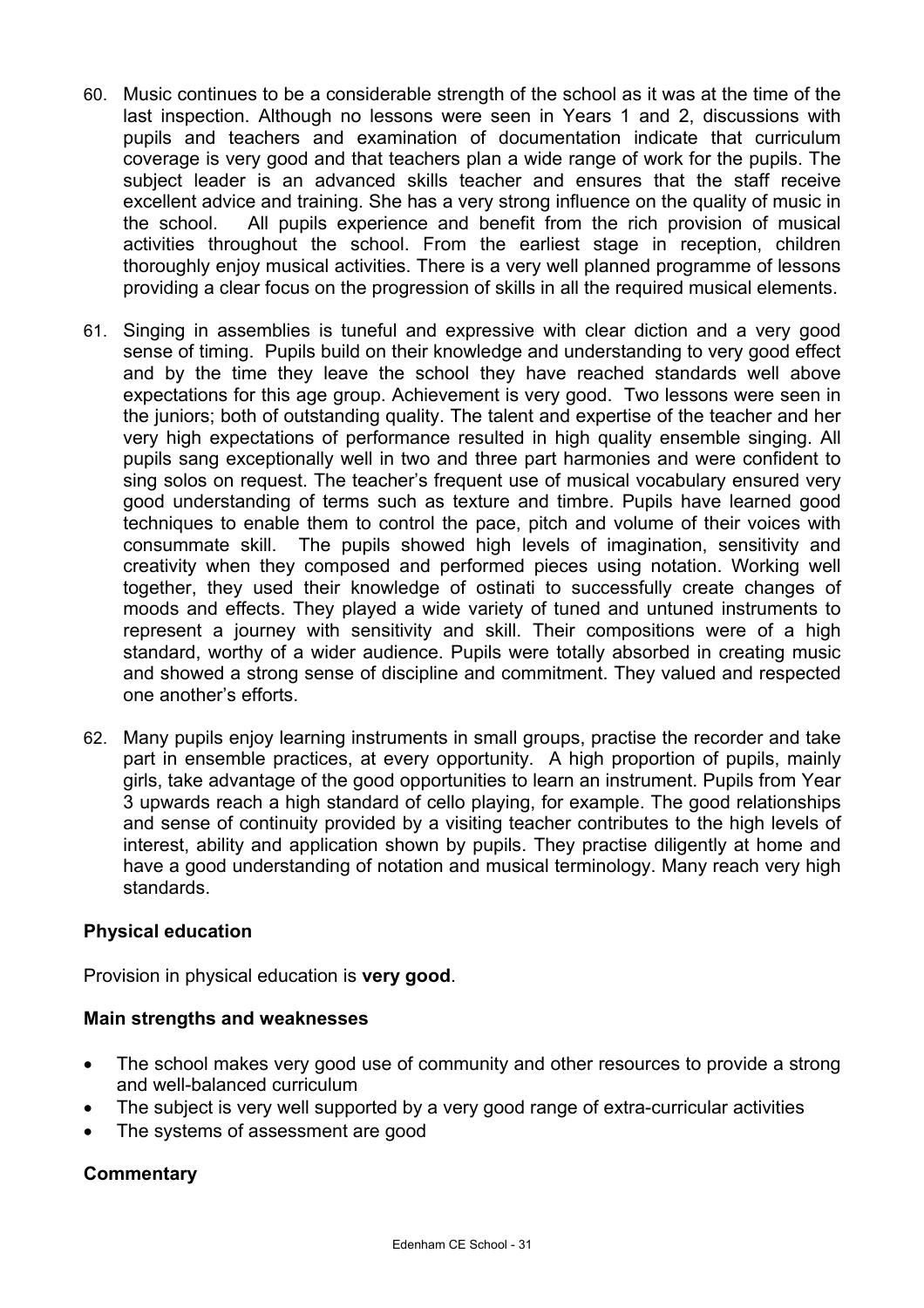- 63. Standards are above national expectations by the end of Years 2 and 6 and there are significant strengths in a variety of sports, dance, and swimming. The pupils do well in competitive sports and games because of skilled and often specialist coaching. Parents play a crucial role in this and many extra-curricular clubs, such as football, cricket, tag rugby and volleyball, would not meet without their generous support and specialist expertise. Very good opportunities are provided for the pupils to receive a balanced programme of physical education through the year.
- 64. Only games and gymnastics lessons could be seen during the inspection. In a very good Year 5 and 6 gymnastics lesson the teacher set very high expectations. Standards of gymnastics were above national expectations. Apparatus was used imaginatively to develop challenging sequences. The pupils worked very collaboratively together. Year 1 and 2 pupils worked together very well in a dance lesson. They interpreted the movement of various animals very well with movement and actions to suggest animal movements. In a games lesson they showed good catching and throwing skills. All pupils speak with great enthusiasm about the physical education curriculum and enjoy the wide range of activities.
- 65. Despite having limited facilities in the school, very good use of the local village hall and good links with a sports centre to ensure that the full curriculum is delivered. The subject leader has a very good overview of the subject and has identified very appropriate areas to develop. These include working with the community to set up a 'Trim Trail', improving resources in athletics and providing more opportunities for infant pupils to take part in games. There are now good systems of assessment and this addresses the criticism of the previous report.

# **PERSONAL, SOCIAL AND HEALTH EDUCATION AND CITIZENSHIP**

# **Personal, social and health education**

66. There is a very strong emphasis on developing the pupils' personal and social skills, which permeates the whole school. All teachers follow a well-structured PSHE programme that focuses on keeping safe and developing a healthy life style, for example, a 'walking bus' brings pupils to school. There are good links with design and technology and science when pupils learn about the importance of healthy eating. The work of the school council supports the pupils' personal development. House captains and monitors help to ensure the smooth running of the school. Pupils develop skills of citizenship when they organise, cook and serve lunch for the elderly in the community and put on a fund raising event for the victims of the Tsunami. Participating in an event at a local Hindu temple develops an understanding and appreciation of other cultures.